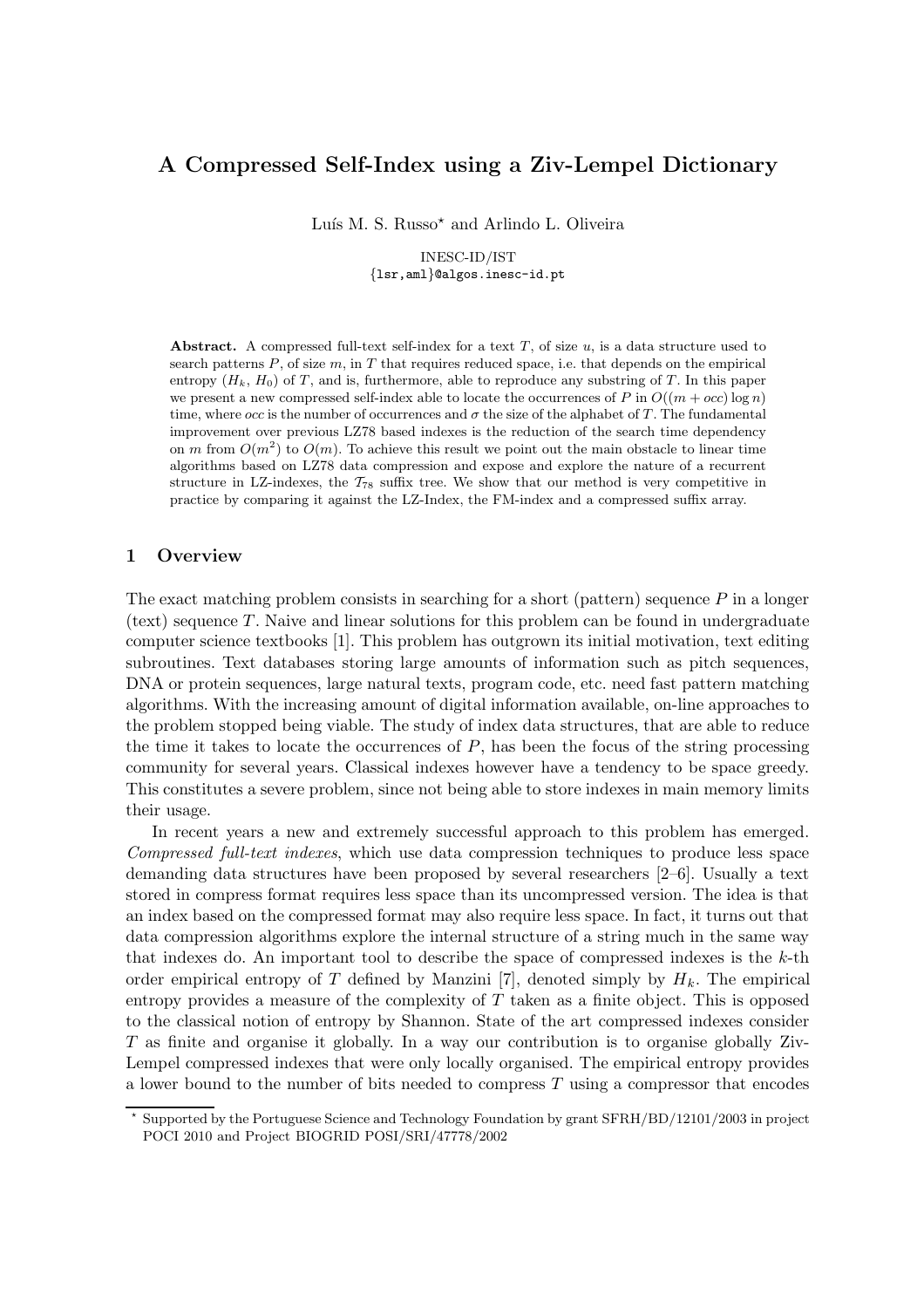each character considering only the context of  $k$  characters that follow it in  $T$ . Makinen and Navarro presented a comprehensive survey on compressed full-text indexes [8].

A surprising way to reduce the space requirements of a full-text index, discovered in this line of research, is to turn it into a self-index. Basically it turned out that with a negligible amount of information, it is possible to make full-text indexes reproduce any substring of T without storing  $T$  explicitly.

Compressed suffix arrays [6, 2] and the FM-index [3] are the main trends of compressed indexes. This is partially due to the fact that LZ-indexes [3–5] require a considerable amount of time to determine the number of occurrences of  $P$  in  $T$ , denoted by *occ*. In fact, the index of Kärkkäinen et al. [5], which was not a self-index, required  $O(m^2 + (m + occ) \log u)$  time and Navarro's [4] index required  $O((m^3 \log \sigma) + (m + occ) \log u)$  which was recently improved to  $O((m^2 \log m) + (m + occ) \log u)$  by Arroyuelo et al. [9]. It can be seen that in all these approaches the dependency on m is at least  $O(m^2)$ . The only LZ based index that was able to achieve  $O(m)$  time was presented by Ferragina et al. [3]. However this index requires a considerable amount of space,  $O(uH_k(T)\log^{\epsilon} u) + o(u)$  bits. In fact the index presented by Ferragina et al. is not used in practice. Instead they simple add an FM-Index to their structure. Using an FM-Index may lead to alphabet related problems, i.e. large hidden  $\sigma$  dependencies. Some solutions have been presented to address this problem [10, 11]. However our approach is simpler and alphabet independent.

The Ziv-Lempel algorithm is a dictionary based compression method. In essence, the idea is that, given T, the algorithm infers a suitable dictionary and encodes T accordingly. The problem with compressed indexes based on this approach is that the encoding of T is not suitable for pattern matching. In fact the dictionary generated by the Ziv-Lempel algorithm is dynamically updated at the same time that  $T$  is processed. This means that the same string may be encoded in several different ways, since the dictionary changes from one occurrence, of the string, to another. This results in an undesirable encoding. The solution to this problem forces us to destroy the on-line property of the Ziv-Lempel algorithm. Our algorithm runs in two phases: in the first one we use the LZ78 algorithm to infer a dictionary; in the second one we organise  $T$  in an off-line way.

#### 2 Basic Concepts and Notation

For basic concepts related to strings and suffix trees we refer the reader to Gusfield [12]. We use the following conventions: strings start at index position 0; prefixes, substrings and suffixes are denoted respectively as  $S[..i], S[i..j], S[j..]$ ; m is the size of the pattern string P, u is the size of the text string T and occ is the number of occurrences of P in T. By suffix tree we refer to a generalised suffix tree. The terminator symbols are not considered as part of the edge-labels. A point is a node in the suffix trie. We refer indifferently to points in a suffix tree and to their path-labels.  $SDEF(p)$  is the string depth of point p. FATHER(v) is the father node of node v. SUFFIXLINK(v) is v's suffix link. LETTER(v, i) equals v[i], i.e. the i-th letter of the path-label of node v. DESCEND?(p, c) is true iff it is possible to descend from point p with c and  $\text{DESCEND}(p, c)$  returns the resulting point. By  $\text{DFS}(v)$  we refer to the depth-first time-stamp [1] of a node v in a suffix tree and by  $DFS(p)$  to the depth-first time-stamp of a point p in a suffix trie. As a running example consider  $T = cbdbddcbabba$  and T as the suffix tree in figure 1 (top-right).

**Definition 1.** The range  $I(p)$  of a point p of a suffix tree T is the interval of the DFS' values of the points that are descendants of p.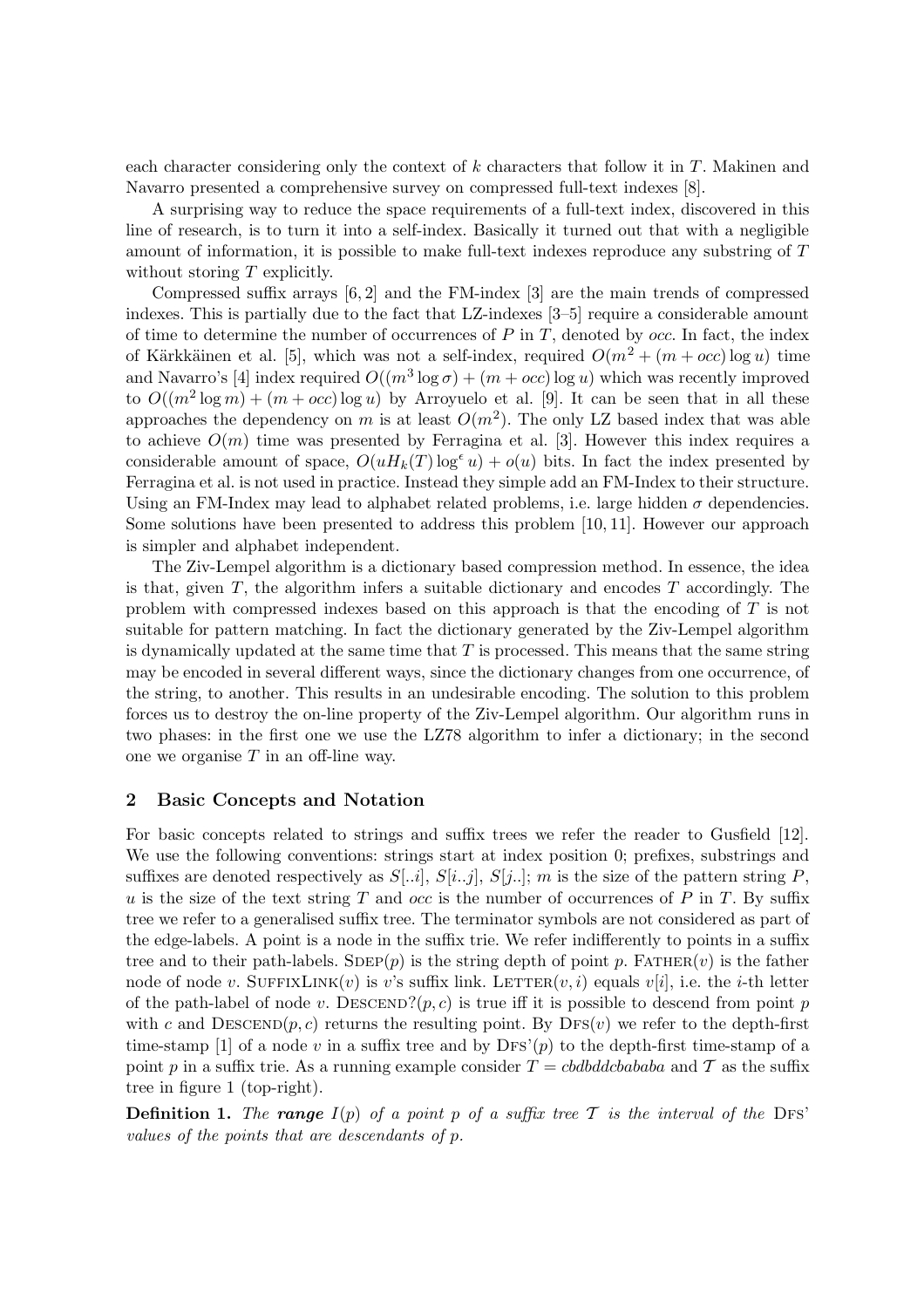

Fig. 1. (top-right) Suffix tree for strings  $\{a, b, ba, bd, cba, cbd, d\}$ . Suffix link from cb to b shown by a dashed arrow. Nodes show their DFS value in  $\mathcal T$ . (top-left) Reverse tree of the suffix tree on the right. Nodes show their DFS value in  $\mathcal{T}^R$ . The R mapping is shown and  $R(3)$  is indicated by a bold arrow. (bottom-left) Sparse suffix tree of T, nodes show their  $\overline{DFSs_{T}}$  values. Weak descent  $W(\overline{ROOTs_{T}, 2'})$  shown in bold rectangle. (bottomright) Linking points over spaces supported by DFS' and DFS $s\tau$  values. Orthogonal range query [5\*,5\*]:[5,8].

In our example  $DFS(c)$  is undefined,  $DFS(cb) = 5$ ,  $DFS'(c) = 5$ ,  $DFS'(cb) = 6$ ,  $I(c) = [5, 8]$ .

**Definition 2.** The reverse tree  $T^R$  of a suffix tree T is the minimal labelled tree that, for every node v of T, contains a node  $v^R$ , where  $v^R$  denotes the reverse string of v.

The tree  $\mathcal{T}^R$  is shown in figure 1 (top-left). Observe for example that, since cbd is a node of T, there is a node  $cbd^R = dbc$  in  $\mathcal{T}^R$ . We define a canonical mapping R that, for every node v in T, maps  $\text{DFS}(v)$  to  $\text{DFS}(v^R)$  (see figure 1). We will use  $R(v)$  to denote  $R(\text{DFS}(v))$ . Note that since the nodes of  $\mathcal T$  form a suffix closed set, the nodes of  $\mathcal T^R$  form a prefix closed set.

### 2.1 Succinct Suffix Trees

Our approach is based on suffix trees. We start by presenting a representation of suffix trees that is adequate for our goals and analyse its space requirements.

By bitmap B we refer to a string over  $\{0, 1\}$ . Fundamental tools to produce succinct data structures are the RANK and SELECT operations over bitmaps. The operation  $\text{RANK}(B,i)$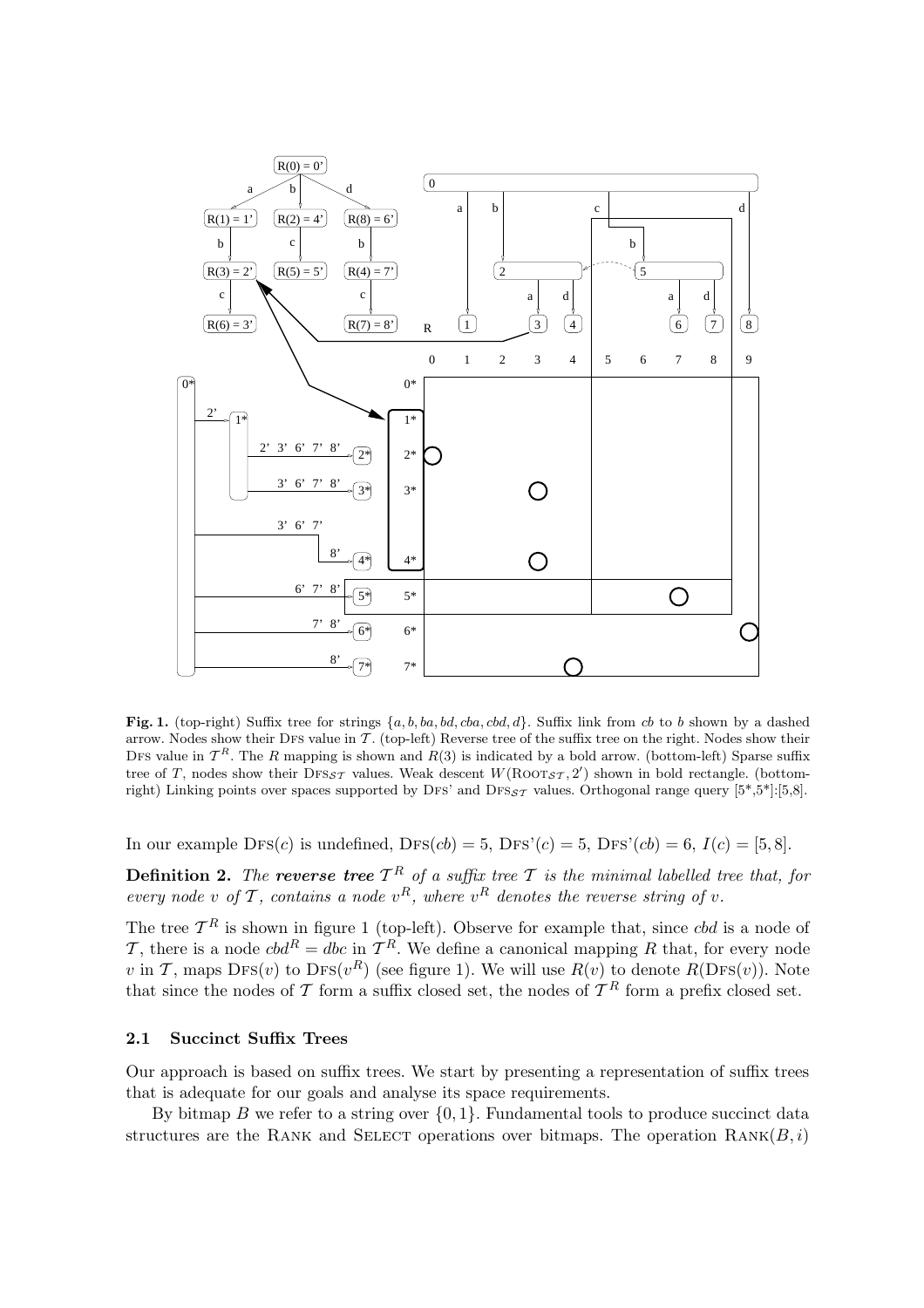counts the number of 1's in  $B[..i - 1]$  and SELECT $(B, i)$  returns the smallest j such that RANK $(B, j + 1) = i$ . Munro [13] showed how to support these operations in  $O(1)$  time and  $|B| + o(|B|)$  bits.

Geary et al. [14] presented a succinct representation of ordinal d-node trees in  $2d + o(d)$ bits, supporting, among others, the following operations in constant time:  $\text{ANC}(v, j)$  returns the j-th ancestor of node v (for example  $\text{ANC}(v, 1)$  is  $\text{FATHER}(v)$ ); LEFTRANK(v) returns  $DFS(v)$ ; RIGHTRANK(v) returns the largest DFS value among the descendants of v; SELECT(j) returns the node with DFs time j; CHILD $(v, j)$  returns the j-th child of node v; DEG(v) returns the number of children of node v;  $DEF H(v)$  returns the tree depth of node v.

We assume that the tree structure of T and  $T<sup>R</sup>$  are stored using the previous representation. Arroyuelo et al. [9] proposed a way to represent the R mapping. Since R is a permutation, R and  $R^{-1}$  can be stored using the representation of Munro et al. [15] in  $(1 + \epsilon)d\log d + o(d)$ bits, where  $\epsilon$  is fixed and  $0 < \epsilon \leq 1$ . This way R and  $R^{-1}$  can be computed in  $O(1)$  and  $O(1/\epsilon)$  time respectively.

**Lemma 1.** A suffix tree T with d nodes can be stored in  $(1 + \epsilon)d(\log d) + 5d + o(d)$  bits. Let p be a point, c a letter and v a node of  $\mathcal T$ . This representation provides the operations given by Geary et al. in  $O(1)$  time. Moreover it provides  $SDEP(v)$  in  $O(1)$  time, SUFFIX LINK(v), LETTER $(v, i)$ , in  $O(1/\epsilon)$  time and DESCEND? $(p, c)$ , DESCEND $(p, c)$  in  $O((\log \sigma)/\epsilon)$  time.

*Proof.* According to our notation  $R(v)$  represents  $\text{SELECT}_{\mathcal{T}^R}(R(\text{LEFTRank}(v)))$ . Observe that  $SDEF(v)$  can be computed as  $DEFiH_{TR}(SELECT_{TR}(R(LEFTRANK(v))))$  which can be represented as  $DEFIN_{TR}(R(v))$ . The operation SUFFIX LINK(v) is computed as  $R^{-1}(\text{FATHER}_{\mathcal{I}R}(R(v)))$ . Observe that v[0] represents the letter just below the root. For example  $\text{cbd}[0] = c$ . We define a bitmap D to compute  $v[0]$ , in a way similar to Sadakane [2]. We have that  $D[0] = 1$  and, for  $i > 0$ ,  $D[i] = 0$  iff  $DFS(v) = i$ ,  $DFS(v') = i + 1$  and  $v[0] = v'[0]$ . In our example  $D = 11001001$ . We can compute  $v[0]$ , when v is not the ROOT, in  $O(1)$  as the letter in position  $\text{RANK}_1(D, \text{DFS}(v))$  of  $\Sigma$ . This requires  $d + o(d)$  bits. The operation LETTER $(v, i)$  can be computed from  $R^{-1}(\text{ANC}_{\mathcal{T}^R}(R(v), i))$ . This expression represents following enough suffix links to make the letter we want appear just bellow the root, i.e. LETTER $(v, i) = R^{-1}(\text{ANC}_{\mathcal{T}^R}(R(v), i)[0]$ . When p is not a node, DESCEND? $(p, c)$  can be computed in  $O(1/\epsilon)$  time by consulting LETTER for the point below p. If p is a node, we do a binary search among the children of  $p$ . If we find a child that starts with  $c$ , we return true. Procedure DESCEND $(p, c)$  updates the value of p. When p is a point, this is done in  $O(1)$  time. When  $p$  is a node, we first proceed as  $Descend$ ?.

Finally observe that with this representation we cannot compute  $DFS'(v)$ . The DFS' values are essential to our algorithm because they serve as a supporting space for range queries.

**Lemma 2.** For a suffix tree T with d nodes and t points, operations  $\text{DFS}'(p)$  and  $I(p)$  can be computed in  $O(1)$  time using  $(2 + \lceil \log t \rceil - \lceil \log d \rceil)d + o(d)$  extra bits.

*Proof.* Observe that the DFS'(v) values appear sorted in DFS(v) order. Therefore we can store the DFs'(v) values, for the nodes of T, with the representation of Grossi et al. [6, Lemma 2]. For a point p, DFS'(p) is computed as DFS'(v) – SDEP(v) + SDEP(p), where v is the highest node that is a descendant of p. Also  $I(p) = [DFS'(p), DFS'(SELECT(RIGHTRANK(v))].$  □ node that is a descendant of p. Also  $I(p) = [DFS'(p), DFS'(SELECT(RIGHTRANK(v))].$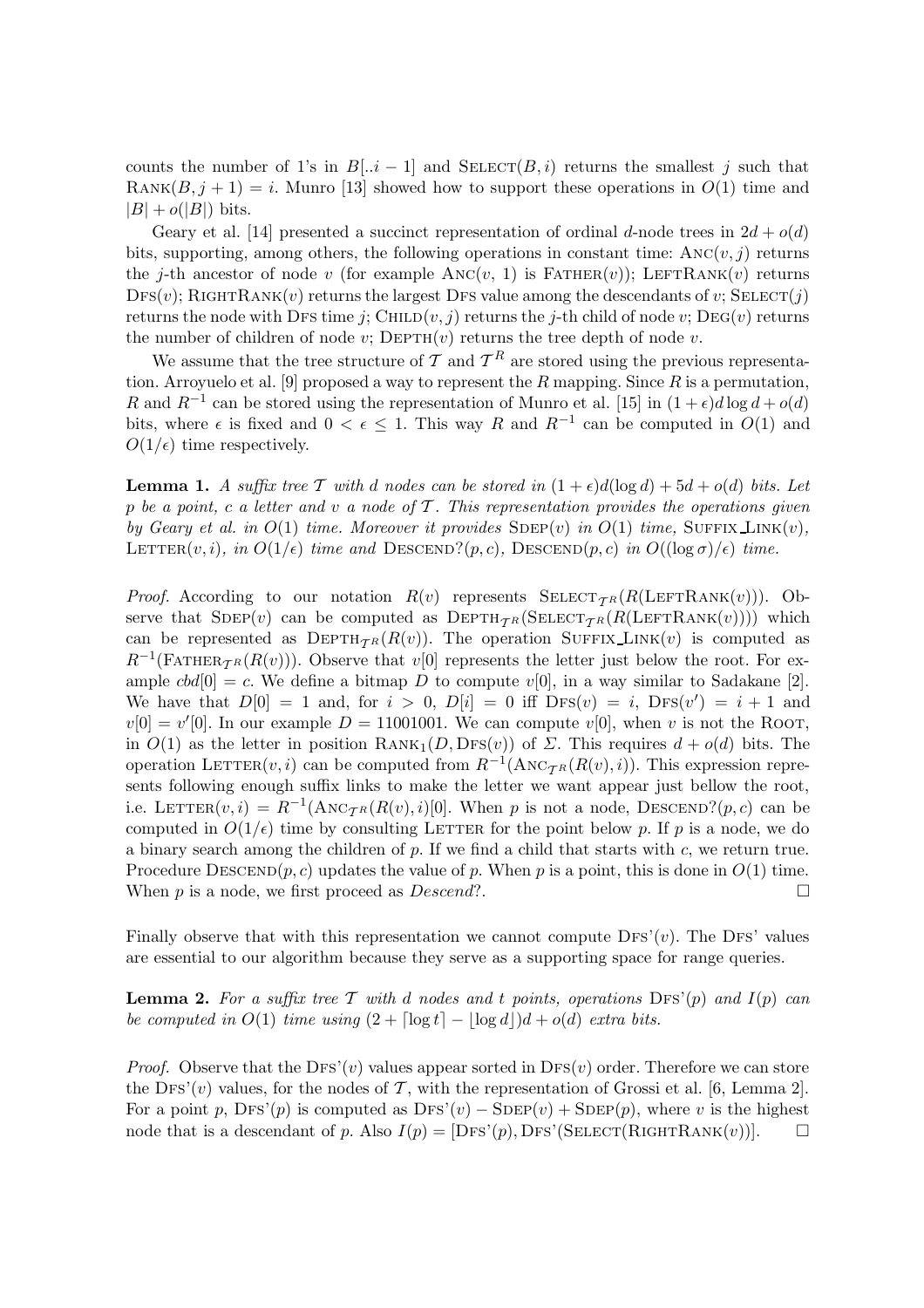## 2.2 Descend and Suffix Walks

Given a string P we can traverse a suffix tree  $\mathcal T$  in greedy way, i.e. start at ROOT and descend as much as possible. When it is impossible to descend any further, follow suffix-links until descending becomes possible again, as in Algorithm 1.

**Definition 3.** The descend and suffix walk of a string P over a suffix tree  $T$  is the sequence  $p_0 \ldots p_{2m}$  of points of T computed by Algorithm 1.

| <b>Algorithm 1</b> Descend and Suffix Walk Algorithm |
|------------------------------------------------------|
| 1: procedure $D$ ESCEND&SUFFIX $(P)$                 |
| $P \leftarrow P.\$'$<br>2:                           |
| 3:<br>$i \leftarrow 0$                               |
| 4:<br>$point \leftarrow$ ROOT                        |
| for $i \leftarrow 0, i <  P $ do<br>5:               |
| trace left $ i  \leftarrow$ point<br>6:              |
| while NOT DESCEND?(point, $P[i]$ ) do<br>7:          |
| trace right $[i] \leftarrow$ point<br>8:             |
| 9:<br>$i++$                                          |
| 10:<br>$point \leftarrow$ SUFFIXLINK(point)          |
| end while<br>11:                                     |
| 12:<br>$point \leftarrow$ DESCEND(point, $P[i]$ )    |
| end for<br>13:                                       |
| 14: end procedure                                    |

| i                                     | $\overline{0}$ | 1                | $\overline{2}$ | 3              | $\overline{4}$ | 5              | 6            | 7                              |
|---------------------------------------|----------------|------------------|----------------|----------------|----------------|----------------|--------------|--------------------------------|
| P[i]                                  | $\mathbf c$    | $\mathbf b$      | d              | $\mathbf b$    | $\mathbf d$    | d              | $\mathbf{c}$ | $\mathcal{S}$                  |
|                                       |                |                  | cb             | cbd            | $\mathbf b$    | $_{\rm bd}$    | $\mathbf d$  |                                |
| trace_left[i]                         | $\epsilon$     | $\mathbf{c}$     |                |                |                |                |              | $\mathbf{c}$                   |
| $DFS'(father{\text - left}[i])$       | 0              | $\boldsymbol{0}$ | 6              | 8              | $\overline{2}$ | $\overline{4}$ | 9            | $\overline{0}$                 |
| DFS'(trace <sub>left</sub> [i])       | $\Omega$       | 5                | 6              | 8              | $\overline{2}$ | $\overline{4}$ | 9            | 5                              |
| $DFS'(child\nleft[i\right])$          | $\Omega$       | 6                | 6              | 8              | $\overline{2}$ | $\overline{4}$ | 9            | 6                              |
| $trace\_right[i]$                     | cbd            | $_{\rm bd}$      | $\mathbf d$    | bd             | $\mathbf d$    | d              | $\mathbf{c}$ | $\epsilon$                     |
| $DFS'(father\_right[i])$              | 8              | $\overline{4}$   | 9              | 4              | 9              | 9              | $\theta$     | $\overline{0}$                 |
| $DFS'(trace\_right[i])$               | 8              | $\overline{4}$   | 9              | $\overline{4}$ | 9              | 9              | 5            | $\Omega$                       |
| $I(\text{trace\_right}[i])$           | [8,8]          | [4,4]            | [9,9]          | [4,4]          | [9,9]          | [9,9]          | [5,8]        | [0,9]                          |
| DFS'(child_right[i])                  | 8              | 4                | 9              | $\overline{4}$ | 9              | 9              | 6            | $\overline{0}$                 |
| P[i.]                                 | cbd.bd.d.c     | bd. bd. dc       | d.bd.d.c       | bd.d.c         | d.d.c          | d.c            | $\mathbf{c}$ | $\epsilon$                     |
| tail(P[i])                            | $\mathbf{c}$   | $\mathbf{c}$     | $\mathbf{c}$   | $\mathbf{c}$   | $\mathbf{c}$   | $\mathbf{c}$   | $\mathbf{c}$ | $\epsilon$                     |
| H(P[i])                               | 748            | 448              | 848            | 48             | 88             | 8              | $\epsilon$   | $\epsilon$                     |
| R(H(P[i]))                            | 6'7'8'         | udef             | udef           | 6'7'           | 6'6'           | 6'             | $\epsilon$   | $\epsilon$                     |
| $ father{\text -left}} i   == i$      |                | <b>FALSE</b>     | TRUE           | TRUE           |                |                |              | <b>FALSE FALSE FALSE FALSE</b> |
| $W(R(H(P[i]))$ , $R(father left[i]))$ |                |                  | Ø              | $[5^*, 5^*]$   | Ø              | Ø              | Ø            | Ø                              |
| I(tail(P[i]))                         |                | [5,8]            | [5,8]          | [5,8]          | [5, 8]         | [5,8]          | [5, 8]       | [0,9]                          |
| $\mathrm{occ}^{\prime}$               |                |                  | $\Omega$       | 1              | $\overline{0}$ | $\theta$       | $\theta$     | $\overline{0}$                 |

**Table 2.** (Top) Descend and suffix walk of *cbdbddc* in  $T$ . (Bottom) Values for locating type  $> 1$  occurrences.

**Definition 4.** The **right, left traces** of a string P over a suffix tree  $T$  are the sub-sequences of the descend and suffix walk, given respectively by lines 6 and 8 of Algorithm 1.

By father right [i] (resp. father left [i]), we refer to the lowest ancestor of trace right [i] (resp. trace left[i]) that is node of T and by child right[i] (resp. child left[i]), to the highest descendant of trace\_right[i] (resp. trace\_left[i]) that is node of  $\mathcal{T}$ .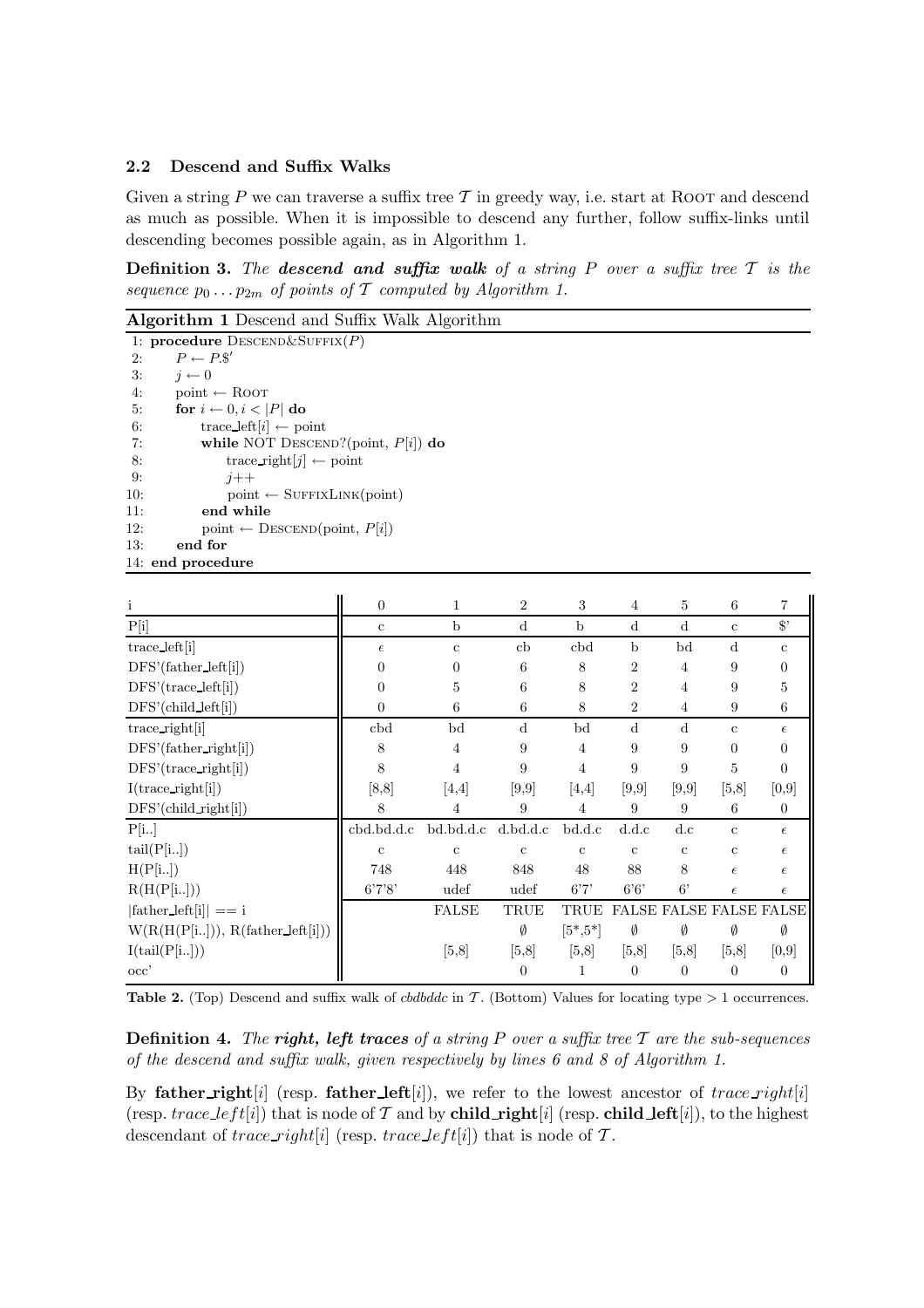Note that we define in an artificial way SUFFIXLINK(ROOT) as a node that descends to the root by every letter including terminator symbols. It is important to notice that Algorithm 1 starts by appending to  $P$  a terminator character  $\mathcal{S}'$  that fails to match with any other character. Observe that in Algorithm 1 the operation SuffixLink is computed for points, not just nodes. This is done in the classical way. The operation SUFFIXLINK over points doesn't have  $O(1/\epsilon)$  guaranteed time. However the total time of Algorithm 1 amortises to  $O((m/\epsilon) \log \sigma)$ (see Gusfield [12] for details). Table 2 (top) shows the descend and suffix walk of cbdbddc in  $\mathcal T$ .

## 3 A Full-Text Index Using Suffix Tree Dictionaries

In this section we explain the main contribution of this paper. Our data structure is very similar to an inverted file. We will use this similarity to provide insight into the algorithm.

### 3.1 Generic Inverted Index

Throughout section 3 we assume that we are given an arbitrary suffix tree  $\mathcal T$  with d nodes, that we will use as a dictionary. We consider as dictionary words the path-labels of the nodes of T. The first thing we should do is to organise T according to our dictionary T, much like what is done in inverted files when given a lexicon.

**Definition 5.** The T-maximal parsing of string T is the sequence of nodes  $v_1, \ldots, v_f$  such that  $T = v_1 \ldots v_f$  and, for every j,  $v_j$  is the largest prefix of  $v_j \ldots v_f$  that is a node of  $\mathcal T$ .

We assume that  $\mathcal T$  is appropriate for  $T$ , i.e. that it is possible to parse  $T$  in a maximal way. In our example, the T-maximal parsing of a string T is the sequence  $\textit{cbd}, \textit{bd}, \textit{d}, \textit{cba}, \textit{ba}, \textit{ba}$ . We refer to the elements of the  $\mathcal{T}\text{-maximal parsing}$  of T as blocks. We will store the  $\mathcal{T}\text{-maximal}$ parsing of T in compact form as a string of numbered blocks.

**Definition 6.** The **translation**  $V(v_1 \ldots v_f)$  of a sequence  $v_1 \ldots v_f$  of nodes is a string such that  $V(v_1 \dots v_f)[i] = \text{DFS}(v_i)$ .

We denote by  $\mathcal{T}(T)$  the translation of the T-maximal parsing of T. Since the T-maximal parsing of T is the sequence cbd, bd, d, cba, ba, ba, its translation is the string  $\mathcal{T}(T) = 748633$ . Note that word ba is associated with two blocks,  $v_5$  and  $v_6$ .

Inverted files usually store a list of occurrences for every word of the dictionary. To play this role we will use a stronger indexing structure, a sparse suffix tree. For technical reasons we must reverse the string  $\mathcal{T}(T)$ . This is achieved by extending the canonical mapping R to sequences in the following way:  $R(v_1 \ldots v_f) = R(v_f) \ldots R(v_1)$ . In our example  $R(\mathcal{T}(T)) = R(748633) = R(3)R(3)R(6)R(8)R(4)R(7) = 2'2'3'6'7'8'.$  This corresponds to the notion of reverse string, because the concatenation of the path-labels of  $R(\mathcal{T}(T))$  in  $\mathcal{T}^R$  is  $ab.ab.abc.d.db.dbc = T<sup>R</sup>$ .

**Definition 7.** The **sparse suffix tree**<sup>1</sup> ST of a string T and a suffix tree T is the suffix tree of  $R(T(T))$ .

The sparse suffix tree of our example is shown in figure 1 (bottom-left). We can descend in the sparse suffix tree in the usual way with  $\text{DESCEND}_{ST}$ . However, since  $T^{\mathcal{R}}$  provides the alphabet for  $ST$ , we can also take that into consideration when descending.

 $\frac{1}{1}$  Similar to a concept defined by Kärkkäinen et al. [16]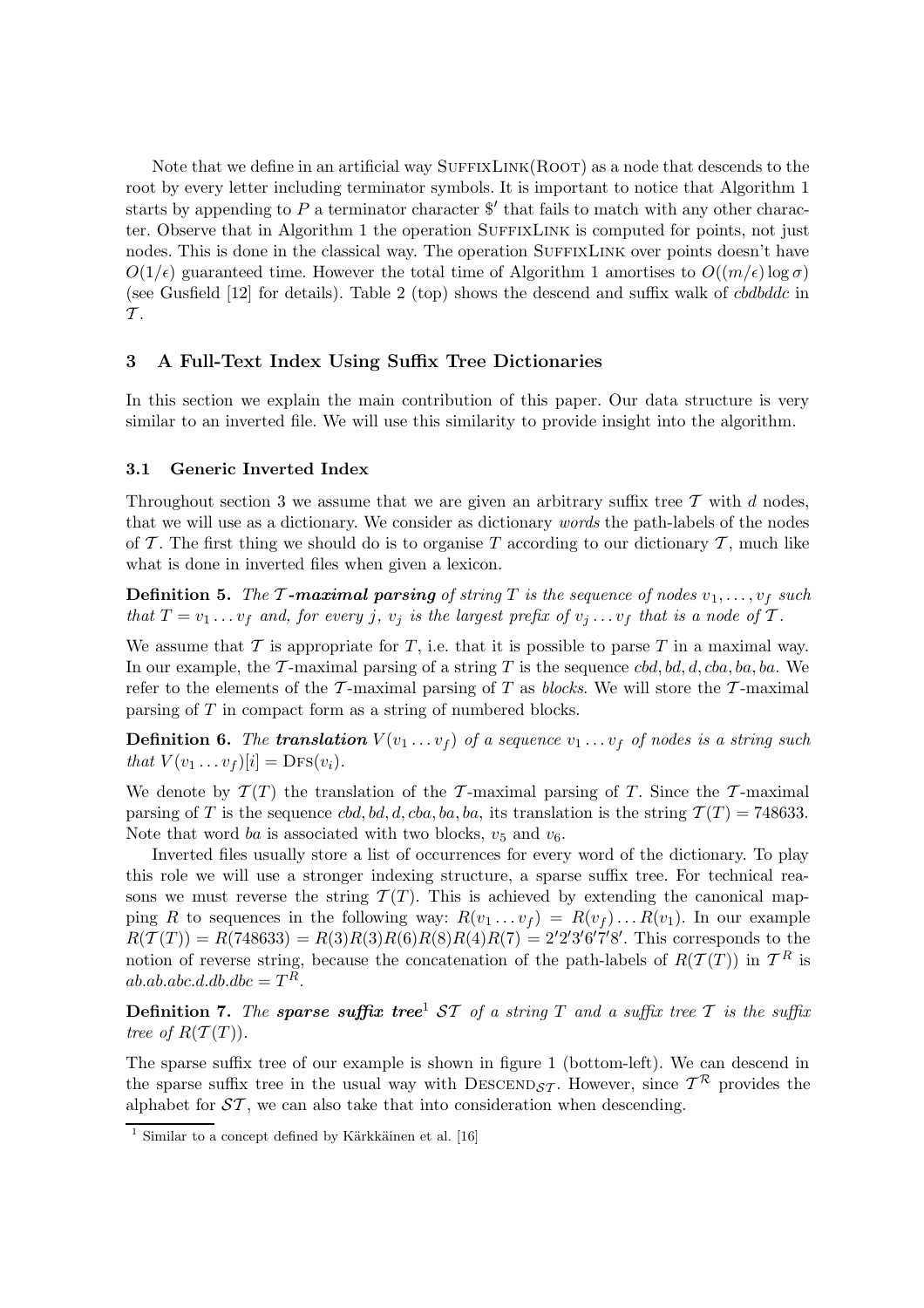**Definition 8.** The weak descent  $W(p, v^R)$  for a point p in ST and a node  $v^R$  in  $T^R$  is the interval of  $DFS_{ST}$  values of the nodes below the following points:

 ${p.\text{DFS}_{\mathcal{T}^R}(v') \mid v' \text{ is a descendant of } v^R \text{ in } \mathcal{T}^R}$ 

For example,  $W(\text{ROT}_{ST}, 2') = [1^*, 4^*]$ , since this contains the DFS $_{ST}$  values for the nodes below 2', 3' in  $ST$ , see figure 1. This can be computed in  $O((\log d)/\epsilon)$  time. We do two binary searches in the children of p, searching for LEFTRANK<sub>TR</sub> $(v)$  and RIGHTRANK<sub>TR</sub> $(v)$ . Then  $W(p, v^R) = [\text{LEFTRANK}_{ST}(v''), \text{RIGHTRANK}_{ST}(v''')],$  where  $v''$  and  $v'''$  are the nodes found by the binary searches.

In order to find occurrences of strings across more than one block, we will need to store the relations across contiguous blocks. This motivates the following two definitions.

**Definition 9.** The head, tail of the T-maximal parsing are respectively sequence  $v_1, \ldots, v_i$ and string  $v_{i+1} \ldots v_f$  such that  $v_1, \ldots, v_i$  is the smallest sequence for which  $v_{i+1} \ldots v_f$  is a point in T .

We denote by  $H(T)$  the translation of the head of the T-maximal parsing of T. The head of the T-maximal parsing of T is cbd, bd, d, cba, ba and the tail is the string ba. Hence  $H(T)$ equals 74863.

Next we define a set of points relating the leaves of  $ST$  with the points in T.

**Definition 10.** The linking points set of the T-maximal parsing  $v_1 \ldots v_f$  of T is the following set:

$$
\mathcal{L} = \left\{ \left. \begin{array}{c} \langle \text{DFS}(R(V(v_1 \dots v_i))), \text{DFS}(p_i) \rangle \middle| \ p_i \text{ is the largest prefix of } v_{i+1} \dots v_f \\ \text{that is a point in } T, \text{ for } 0 < i \leq f \end{array} \right\}
$$

The set  $\mathcal L$  is shown in figure 1 (bottom-right) and consists of the following points:

- $-\langle \text{DFS}(R(V(cbd, bd, d, cba, ba, ba))), \text{DFS}'(\epsilon) \rangle = \langle \text{DFS}(2'2'3'6'7'8'), 0 \rangle = \langle 2^*, 0 \rangle$
- $-\langle \text{DFS}(R(V(cbd, bd, d, cba, ba))), \text{DFS}'(ba)\rangle = \langle \text{DFS}(2'3'6'7'8'), 3\rangle = \langle 3^*, 3\rangle$
- $-\langle \mathrm{DFS}(R(V(cbd, bd, d, cba))), \mathrm{DFS}'(ba)\rangle = \langle \mathrm{DFS}(3'6'7'8'), 3\rangle = \langle 4^*, 3\rangle$
- $\langle \text{DFS}(R(V(cbd, bd, d))), \text{DFS'}(cba) \rangle = \langle \text{DFS}(6'7'8'), 7 \rangle = \langle 5^*, 7 \rangle$
- $\langle \text{DFS}(R(V(cbd, bd))), \text{DFS}'(d) \rangle = \langle \text{DFS}(7'8'), 9 \rangle = \langle 6^*, 9 \rangle$
- $\langle \text{DFS}(R(V(cbd))), \text{DFS}'(bd) \rangle = \langle \text{DFS}(8'), 4 \rangle = \langle 7^*, 4 \rangle$

We need to process the linking points to be able to compute orthogonal range queries. Chazelle [17] presented a minimal space structure for computing range queries in a [1,  $f$ ]  $\times$  [1, f] grid, that uses  $f \log f(1 + o(1))$  bits and  $O(f \log f)$  time to be built. It reports points in  $O((1+occ')\log f)$  time, where  $occ'$  is the number of points reported. We want to use this data structure for the  $[0, d' - 1] \times [0, t - 1]$  space, where d' is the number of nodes of  $ST$ . However we only need to store  $f$  points. Therefore we must reduce the support spaces to rank spaces. The space  $[0, d' - 1]$  can be reduced to  $[1, f]$  in  $O(1)$  time, with RANK over a bitmap of  $d' + o(d')$ bits. The space  $[0, t-1]$  requires more bits to be reduced. We store an array containing the DFS' values of the linking points. This array requires  $(2+\lceil \log t \rceil - \lfloor \log f \rfloor)f + o(f)$  extra bits using the representation of Grossi et al. [6]. The reduction is obtained in  $O(\log f)$  time with a binary search over this array.

We propose an index data structure composed of the dictionary  $\mathcal{T}$ , the sparse suffix tree  $ST$  and the linking points L. We will now explain how to use this index to solve the exact matching problem. Our search algorithm proceeds differently depending on whether the pattern is completely contained inside a block or spans more than one block. We refer to this as type 1 and type  $> 1$  occurrences.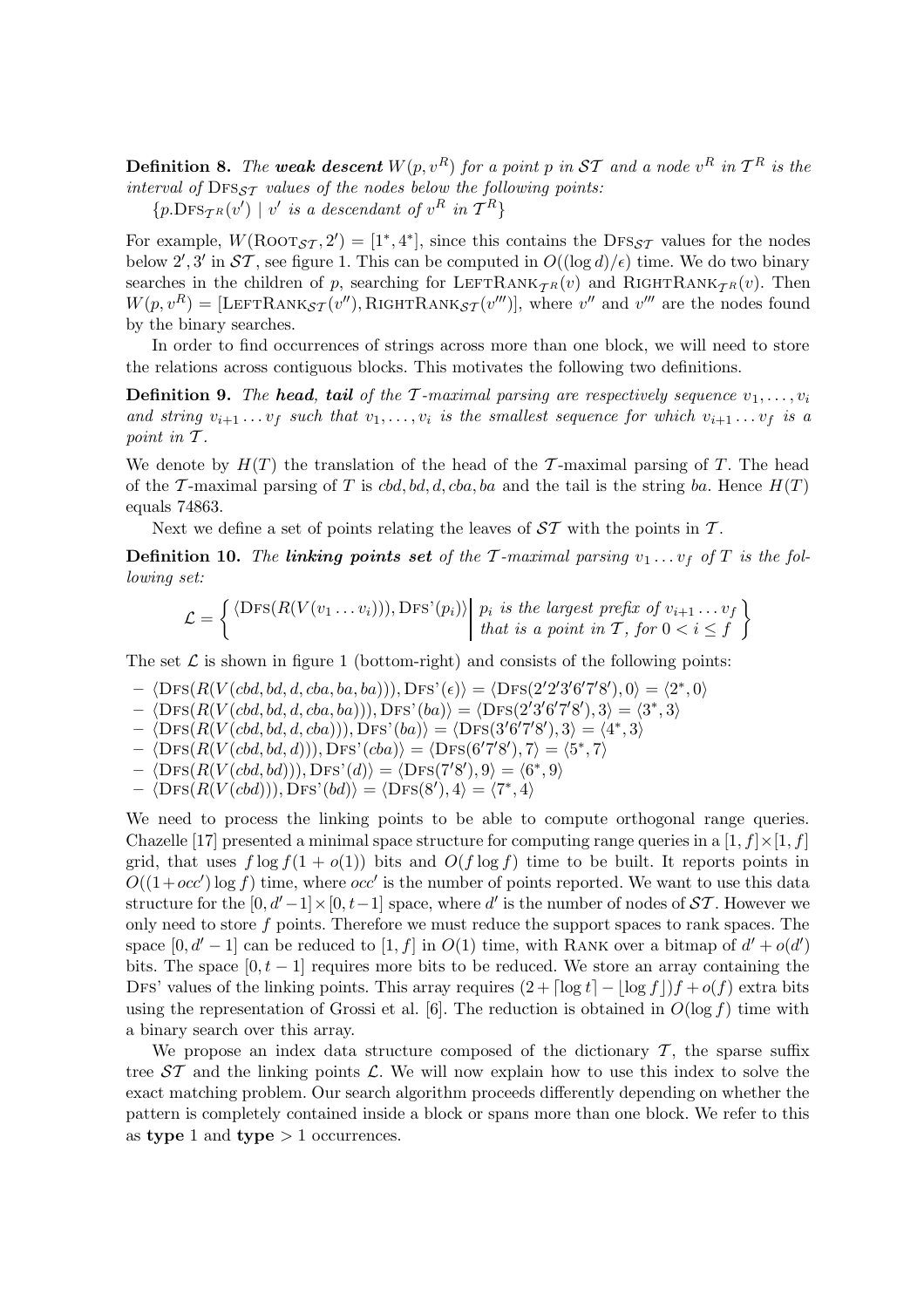## 3.2 Occurrences Lying Inside a Single Block

The algorithm for finding occurrences inside a single block starts by identifying all the words in the dictionary  $\mathcal T$  that contain  $P$  as a substring. Since  $\mathcal T$  is a suffix tree, it is possible to achieve this in a simple way.

- Descend by P in T. If this is impossible then there are no type 1 occurrences of P.
- $-$  Start a depth-first traversal of the sub-tree below  $P$ .
- For each node v reached compute the range query  $W(\text{Root}_{ST}, p^R) : [0, t]$ .

The search in  $\mathcal T$  consists in considering words that start with  $P$  and appending some letters. The weak descend and the range query consist in prepending some letters to the words found on the search in T. For example, consider  $P = b$ . By reading b, we reach node 2 of T, see figure 1. The search on  $\mathcal T$  returns nodes 2, 3, 4, i.e. leads us to consider words b, ba, bd. This originates the following weak descends:  $W(\text{Root}_{ST}, 4') = \emptyset$ ,  $W(\text{Root}_{ST}, 2') = [1^*, 4^*]$ ,  $W(\text{Roor}_{ST},7') = [6^*,7^*]$ . We don't need to consider words that start with b, since they don't correspond to blocks; there may be occurrences of ba or cba because of ba; there may be occurrences of bd and cbd because of bd. The range queries return no occurrences for b, occurrences  $2^*$ ,  $3^*$  and  $4^*$  for ba and occurrences  $6^*$  and  $7^*$  for bd. This corresponds to occurrences  $\text{c}bd.d.cba.ba.ba$ ,  $\text{c}bd.d.cba.ba.ba$ ,  $\text{c}bd.d.cba.ba.ba$  for ba and occurrences cbd.bd.d.cba.ba.ba, cbd.bd.d.cba.ba.ba, for bd.

Theorem 1. The above procedure is correct and complete.

*Proof.* (Correct) Clearly every reported block is  $\alpha.P.\beta$  for some  $\alpha.\beta$  and hence it contains an occurrence of P. (Complete) Suppose block  $v_i = \alpha P \beta$ , hence  $\alpha P \beta$  is a node in T. Since T is a suffix tree,  $P.\beta$  is also a node in T. Node  $P.\beta$  is reached by the search in T, since it starts by P. Every node v of  $ST$  for which  $v[0] = \text{DFS}((\alpha.P.\beta)^R)$  has its  $\text{DFS}_{ST}$  time in  $W(\text{Room}_{ST}, (P.\beta)^R)$ , hence block  $v_i$  is found in the range query.

This algorithm was essentially presented by Navarro [4], except that the range queries were computed as depth-first searches in a trie similar to  $\mathcal{T}^R$ . In Navarro's algorithm each node of that trie stored one block. Therefore the time of theses searches was bounded by the number of type 1 occurrences of p, denoted by  $occ_1$ . We do not have a direct correspondence between the nodes of  $\mathcal{T}^R$  and the blocks of T-maximal parsing, which means that this approach has no worst case guarantees. In essence the problem is that we may be executing more range queries than the number of occurrences found.

**Definition 11.** A spurious entry for string T in the suffix tree T is a leaf v of T such that  $v^R$  is a leaf of  $\mathcal{T}^R$  and v is not a block in the  $\mathcal{T}$ -maximal parsing of  $T.$ 

For a dictionary  $\mathcal T$  without spurious entries, we can guarantee that some orthogonal range queries must return occurrences.

**Lemma 3.** Assuming  $\mathcal T$  has no spurious entries for  $T$  and  $v$  is a leaf of  $\mathcal T$ , then the query  $W(\text{ROOT}_{ST}, v^R): [0, t]$  returns at least one linking point.

*Proof.* There is some  $\alpha$  such that  $(\alpha v)^R$  is a leaf in  $\mathcal{T}^R$ . Since  $\mathcal{T}$  is a suffix tree and v is a leaf of T, then  $\alpha.v$  is also a leaf of T. Hence, at least one linking point will be found by  $W(\text{ROT}_{ST} v^R) \cdot [0, t]$  since  $\text{DFS}_{ST}((\alpha v)^R) \in W(\text{ROT}_{ST} v^R)$  $W(\text{Root}_{ST}, v^R) : [0, t], \text{ since } \text{DFS}_{ST}((\alpha.v)^R) \in W(\text{Root}_{ST}, v)$  $R$ ).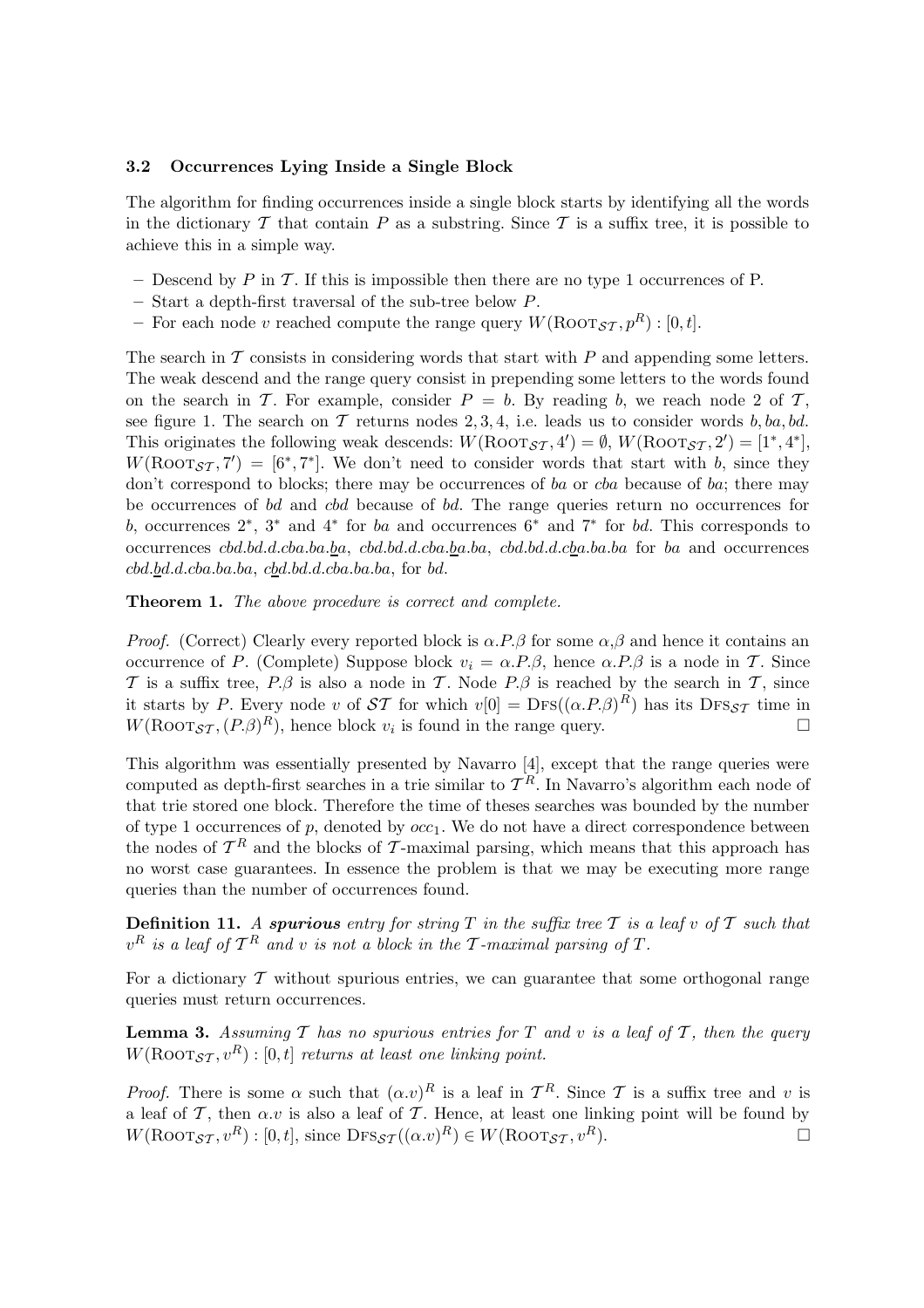Spurious entries may be safely removed from the dictionary. Removing spurious entries can be done by considering  $\mathcal{T}$  and  $\mathcal{T}^R$  as a DAG, i.e. a node w in the DAG represents simultaneously v and  $v^R$ ; there is an edge from w to w' if that edge exists in T or in  $\mathcal{T}^R$ . To remove spurious entries we perform a DFS over this DAG. We remove nodes that do not have blocks and are sinks or unary and the edge comes from  $\mathcal T$ . The nodes are checked and removed in their finishing time (see Cormen et al. [1] for definitions). This procedure runs in  $O(d)$  time. Note that the resulting structure remains a suffix tree.

#### 3.3 Occurrences Spanning more than a Single Block

In this section we focus on finding occurrences that span two or more consecutive blocks, i.e. type  $> 1$ . The ideas presented in this section are similar to those of Kärkkäinen et al. [16] and related with the approach proposed by Ferragina et al. [3].

We are now faced with the problem of retrieving the words in our dictionary that appear concatenated in  $\mathcal{T}(T)$  and have P as a substring. Suppose that  $P = cbdbdc$  and that we split P in two as codbdd and c. We will now search for c in T and for codbdd in  $ST$ . The point c in T induces the range  $I(c) = [5, 8]$ ; on the other hand string codbodd is parsed into cod, bd, b and hence will be translated into 748. To search on the sparse suffix tree, we need  $R(748) = 6'7'8'$ . This will induce the range  $[5^*, 5^*]$ . Finally, to solve our problem we perform the orthogonal range query  $[5^*, 5^*] : [5, 8]$  over the linking points  $\mathcal{L}$ . This corresponds to the question: is the string cbdbdd, parsed as cbd.bd.d, ever followed by a block that starts by  $c$ ? The answer is yes, since there is a linking point in  $[5^*, 5^*] : [5, 8]$ . This point corresponds to  $\underline{cbd.d.d.c}ba.ba.ba$ .

We will now explain how to determine in which points to break P. The pattern should be separated in the head and tail of  $P[i...]$ , for every  $0 < i < m$ , to account for every possible translation that can occur. These points can be determined using the following dynamic programming equations:

$$
tail(P[i..]) = \begin{cases} trace\_right[i] & , \text{ if } |trace\_right[i]| = m - i \\ tail(P[i + |father\_right[i]...]) & , \text{ otherwise} \end{cases}
$$

$$
H(P[i..]) = \begin{cases} \epsilon & , \text{ if } |trace\_right[i]| = m - i \\ father\_right[i].H(P[i + |father\_right[i]...]) & , \text{ otherwise} \end{cases}
$$

We use Algorithm 2 to locate points  $R(H(P[i..]))$  in  $ST$ . Whenever it is not possible to descend by a letter, the DESCEND<sub>ST</sub> procedure returns the *udef* state. See table 2 (bottom) for an example of this computation. Assume that the descend and suffix walk of P is already computed. Hence the arguments of  $\text{DescEND}_{ST}$  are available when  $\text{DescEND}_{ST}$  is executed. Therefore Algorithm 2 runs in  $O((m/\epsilon) \log d)$  time, since it runs m times the DESCEND $_{ST}$ operation, which requires  $O((\log d)/\epsilon)$  time. Having located tail( $P[i, .]$ ) in T and  $R(H(P[i, .]))$ in  $ST$ , we know where to break the pattern. Now all that we need are the ranges for the range query. The range for T is simply  $I(tail(P[i..]))$ . Whenever  $P[..i-1]^R$  is a node of  $T^R$ the range for  $ST$  is  $W(R(H(P[i..]))$ ,  $P[..i-1]^R$ .

Let us consider for example the case of  $i = 3$ . We have that  $H(P[3..]) = 48$  and  $R(H(P[3..])) = 6'7'$ . Hence  $W(6'7', (cbd)^R) = [5^*, 5^*]$ , since 8' is the only descendant of itself in  $\mathcal{T}^R$ . This means that, when we are extending bd.d to the left by prepending a word from our dictionary that terminates in cbd, the only such word is cbd. Therefore we end up considering only the node cbd.bd.d.

Our algorithm for finding type  $> 1$  occurrences of P proceeds as follows: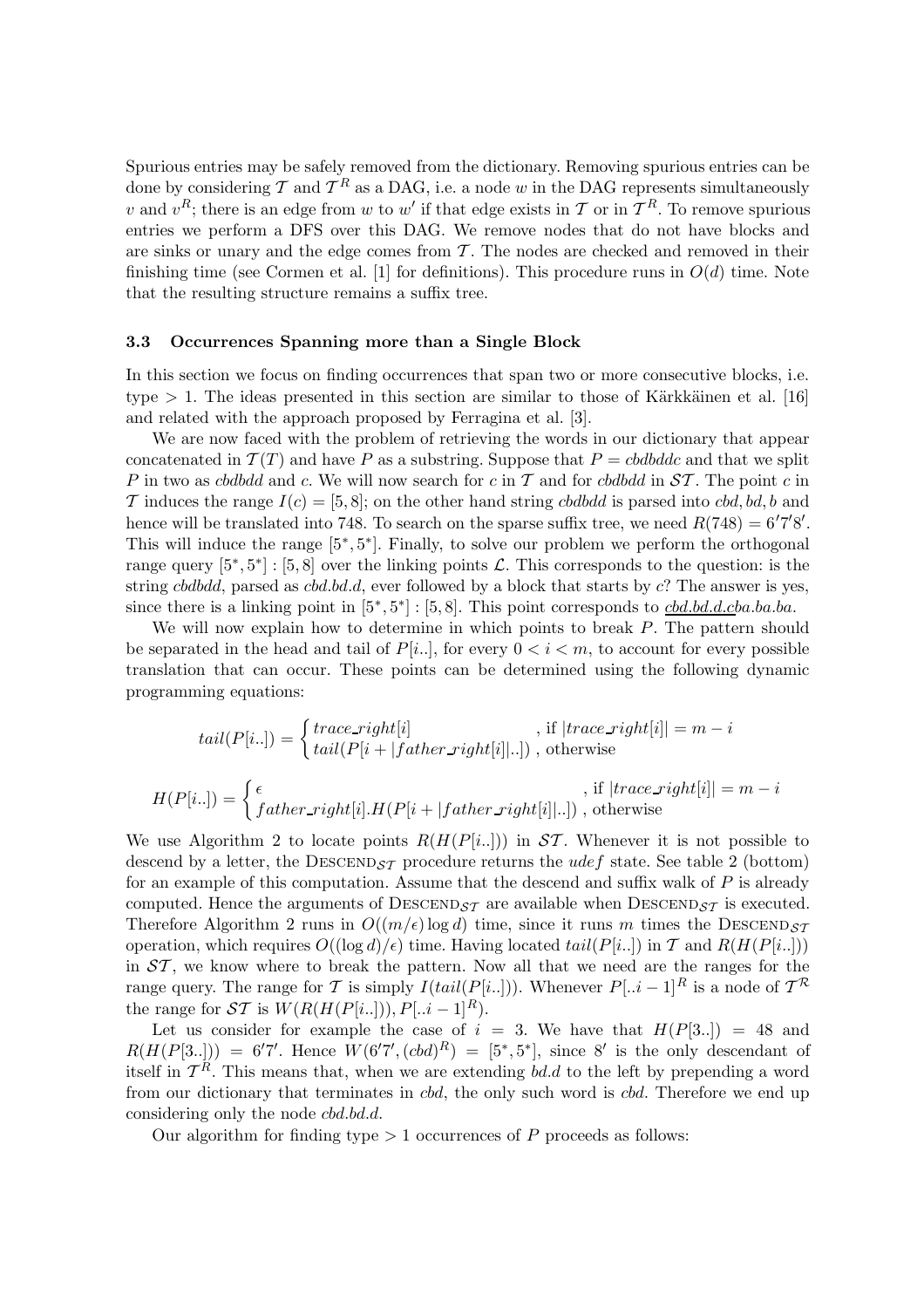Algorithm 2 Locate  $R(H(P[i..]))$  Algorithm

1: procedure Locate HPI 2: for  $i \leftarrow m - 1, 0 \lt i$  do 3:  $R(H(P[i..])) \leftarrow \text{Roots}_{\mathcal{T}}$ 4: if  $|\text{trace right}[i]| < m - i \text{ then}$ 5:  $R(H(P[i..])) \leftarrow \text{DESCEND}_{\mathcal{ST}}(R(H(P[i + |father\_right[i]...]))$ , father right[i]). 6: end if 7: end for 8: end procedure

– Compute the descend and suffix walk of  $P$  in  $\mathcal{T}$ .

– Compute  $tail(P[i..])$  from the descend and suffix walk of P.

- Locate the  $R(H(P[i..]))$  points in  $ST$ .
- If  $|father \, left[i]| = i$  then  $P[..i-1]^R = R(father \, left[i]),$
- compute  $W(R(H(P[i..]))$ ,  $R(father\_left[i])$ .
- Compute  $I(tail(P[i..]))$  from  $tail(P[i..])$ .
- Compute the orthogonal range queries  $W(R(H(P[i..]))$ ,  $R(father \; Left[i]))$  :  $I(tail(P[i..]))$ .

An example of our algorithm is shown in Table 2 (bottom). The only range query that finds occurrences (occ') is the  $[5^*, 5^*] : [5, 8]$  query, as we have explained in this Section.

## 4 A Compressed Self-Index based on LZ78 Dictionaries

We found it interesting to present this work in a general form, since it seems relevant to explore other techniques for inferring dictionaries, given a text  $T$ . We will now give a concrete instantiation of the above algorithm, using the Ziv-Lempel 78 Algorithm [18].

**Definition 12.** The LZ78 parsing of a string T is the sequence  $Z_1, \ldots, Z_n$  of strings such that  $T = Z_1 \dots Z_n$  and for every i,  $Z_i = Z_j c$  where  $Z_j$  is the largest prefix of  $Z_i \dots Z_n$  among the  $Z_1, \ldots, Z_{i-1}$ .

Given a string T, we proceed as follows: compute the LZ78 parsing of  $T^R = Z_1 \dots Z_n$ , then consider the suffix tree for strings  $\{Z_1^R, \ldots, Z_n^R\}$  as our dictionary, denoted by  $\mathcal{T}_{78}$ . In our example  $T^R$  is parsed into a, b, ab, abc, d, db, dbc and the resulting dictionary can be seen in figure 1 (top-right). The following lemmas expose why the dictionary we propose is adequate in terms of space.

**Lemma 4.** If the number of blocks of the LZ78 parsing of T is n then the  $T_{78}$  has at most 2n nodes, i.e.  $d \leq 2n$ .

*Proof.* Observe that every suffix of a  $Z_i^R$  is a  $Z_{j}^R$  for some j. Therefore the set  $\{Z_1^R, \ldots, Z_n^R\}$ is suffix closed. Hence a suffix tree based on  $\{Z_1^R, \ldots, Z_n^R\}$  will have at most  $2n$  nodes.  $\square$ 

**Lemma 5.** If the number of blocks of the LZ78 parsing of T is n then the  $T_{78}$ -maximal parsing of T has at most n blocks, i.e.  $f \leq n$ .

*Proof.* The idea is to show that if a block  $v_i$  of the  $\mathcal{T}_{78}$ -maximal parsing is a substring of some  $Z_j^R$  then it is a suffix. Suppose that  $v_i$  is a substring of  $Z_j^R$ . We have that  $Z_j^R = \alpha.v_i.\beta$ . Since the dictionary is a suffix tree and  $Z_j^R$  is a node,  $v_i\beta$  is also a node and hence a dictionary word. Since the parsing is maximal, we have that  $v_i \cdot \beta = v_i$ , i.e. that  $v_i$  is a suffix of  $Z_j^R$ .  $\Box$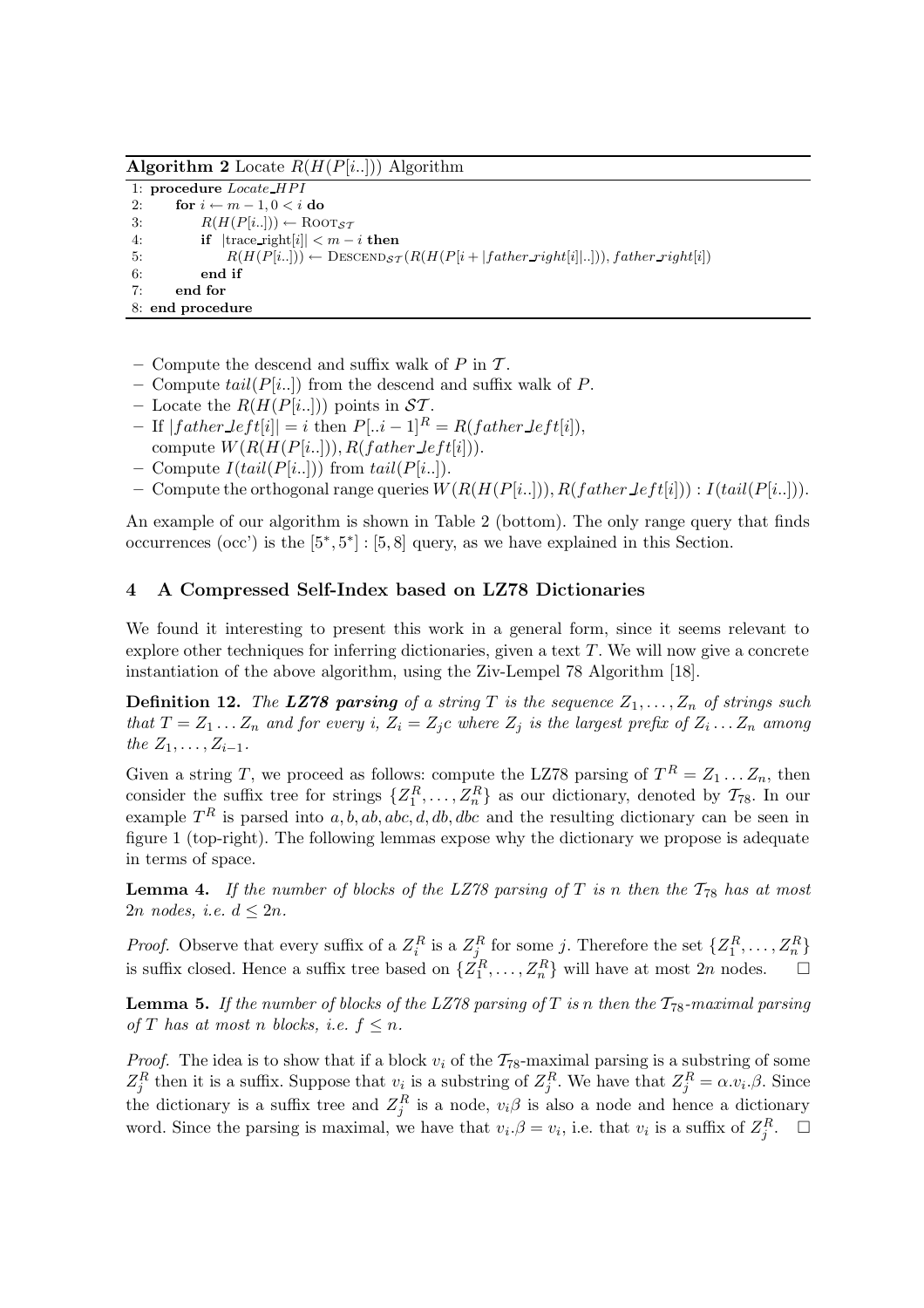## 4.1 Space and Time Complexity

We will refer to the index that uses LZ78 dictionaries as the Inverted-LZ-Index. The next theorem gives an overview of the space/time complexity of this structure.

**Theorem 2.** Let d and d' be the number of nodes of  $T_{78}$  and  $ST_{78}$  respectively. Let t be the number of points of  $T_{78}$ . Let f be the size of the  $T_{78}$ -maximal parsing of T. The space/time trade-off of the Inverted-LZ-Index can be summarised as follows:

| <i>Space</i> in bits  | $\left[\frac{d}{n}\left(\frac{\lceil \log t \rceil - \lfloor \log d \rfloor}{\log u} + 1 + \epsilon\right) + \frac{d'}{n}\left(1 + \epsilon\right) + \frac{f}{n}\left(\frac{\lceil \log t \rceil - \lfloor \log f \rfloor}{\log u} + 1\right)\right]uH_k$ |
|-----------------------|-----------------------------------------------------------------------------------------------------------------------------------------------------------------------------------------------------------------------------------------------------------|
|                       | $+o(u \log \sigma)$                                                                                                                                                                                                                                       |
| Time to count         | $O((occ + m/\epsilon) \log n)$                                                                                                                                                                                                                            |
| <i>Time to locate</i> | free after counting                                                                                                                                                                                                                                       |
|                       | Time to display l chars $O(l/\epsilon)$ , improvable to $O(l/(\epsilon \log_{\sigma} u))$ with 3u extra bits                                                                                                                                              |
| Conditions            | $k = o(\log_{\sigma} u), \sigma = O(n), 0 < \epsilon \leq 1, \epsilon \text{ is constant}$                                                                                                                                                                |

*Proof.* (Space) The space requirements come from adding up the space of  $\mathcal{T}_{78}$ ,  $\mathcal{ST}_{78}$  and the range data structure. Ziv et al. [18] showed that  $\sqrt{u} \leq n \leq u/\log_{\sigma} u$ , and, therefore  $n = o(u \log \sigma)$ . The relation between n and  $H_k$  was established by Kosaraju et al. [19] who showed that  $n \log u = uH_k + o(u \log \sigma)$  for  $k = o(\log_\sigma u)$ .

(Count/Locate) We have already seen that Algorithm 1 runs in  $O((m/\epsilon) \log \sigma)$  time. The time to find occurrences of type 1 is  $O((1 + occ_1) \log n)$ . Observe that the number of queries computed is less than or equal to twice the number of leaves below P. By lemma 3 we know that the queries at the leaves must return occurrences. Therefore the total time amortises to  $O((1 + occ_1) \log n)$ . The time to find occurrences of type  $> 1$  is the time of Algorithm 2, plus m weak descents and m range queries. Therefore the total time for occurrences of type  $> 1$ is  $O((occ_{>1} + m/\epsilon) \log n)$ , where  $occ_{>1}$  is the number of type  $> 1$  occurrences.

(Display) Observe that even though we don't store  $R(\mathcal{T}_{78}(T))$  explicitly, we have  $O(1/\epsilon)$ access time to it. The idea is to store a pointer to the leaf of  $ST_{78}$  with path-label  $R(\mathcal{T}_{78}(T))$ , denoted by FIRSTLEAF<sub>ST</sub>. Therefore  $R(\mathcal{T}_{78}(T))[i] = \text{LETTER}_{ST}(\text{FirstLeaf}_{ST}, i)$ . Hence we can compute the j-th letter of  $R(\mathcal{T}_{78}(T))[i]$  in as LETTER(LETTER<sub>ST</sub>(FIRSTLEAF<sub>ST</sub>, i), j), in  $O(1/\epsilon)$  time. To achieve optimal  $O(l/(\epsilon \log_{\sigma} u))$  time we use an approach based on the work of Sadakane [20], similar to Arroyuelo et al. [9]. We define a new bitmap  $D'$  similar to bitmap  $D$ used to retrieve the first log u bits of a node v instead of the first letter. This requires  $d + o(d)$ bits. We also need a bitmap  $Q$  that indicates which sequences of  $log u$  bits do appear as the first bits of some v. By  $(i)_2$  we denote the binary representation of i, with  $\log u$  bits. The Q bitmap is defined as  $Q[i] = 1$  iff  $(i)_2$  is the prefix of some  $(v)_2$  padded with zeros. Bitmap Q contains  $2^{\log u} = u$  bits and can therefore be stored in  $u + o(u)$  bits. With these bitmaps we are able to retrieve log u bits from a block in  $O(1)$  time, i.e.  $\log_{\sigma} u$  letters. We repeat these bitmaps for  $ST_{78}$  and hence are able to retrieve log u bits from consecutive blocks. Finally we need another bitmap to be able to skip blocks. We use a bitmap  $V$  that marks the beginnings of the blocks in  $R(\mathcal{T}_{78}(T))$ . This requires another  $u + o(u)$  bits. As pointed out by Arroyuelo et al. [9], this bitmap can be used to report the occurrences of  $P$  as positions in  $T$  instead of as a block and an offset.  $\Box$ 

The worst case of the space expression is  $(6.5+4\epsilon)H_k + o(u \log \sigma)$ . However the worst example we were able to find, based on De Bruijn cycles, yielded  $(5.5 + 3\epsilon)H_k + o(u \log \sigma)$  bits. In the next section we show concrete values for the space expression.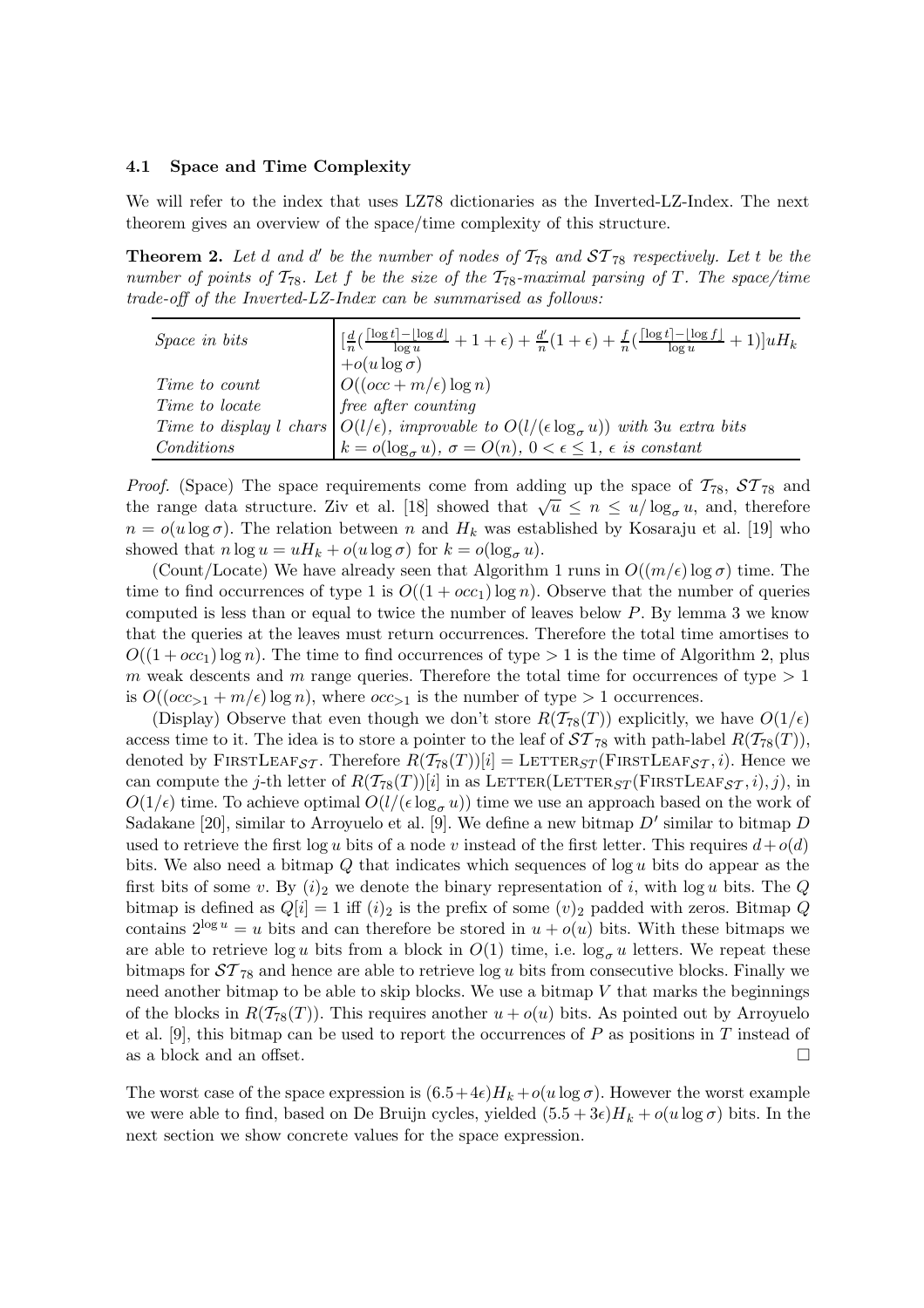### 5 Practical Issues and Testing

We implemented a prototype for testing these ideas. It was pointed out by Navarro [4] that the range data structure was space consuming and actually slower in practice than to do a complete scan choosing the range that required less work. Therefore we did not implement the range data structure. Observe that this way we have no worst case guarantees for the search time.

The sparse suffix tree  $ST_{78}$  is stored in a suffix array fashion. The nodes of the  $T_{78}^R$  are stored as ranges over  $ST_{78}$ , that correspond to the elements of  $ST_{78}$  that are traversed by the type 1 searches (see figure 1 for the range of node 2'). The  $\mathcal{T}_{78}$  tree is implemented in a pointer like fashion. Every node is stored in a memory cell indexed by its breath-first time-stamp. For example, node 6 will be stored in cell 3. The LETTER operation is replaced by a HEAD pointer, that, for every node v with father node  $v[i..i-1]$ , points to node  $v[i..]$ . This information suffices to be able to read of edge-labels, by using suffix links. Every node stores its DFS time, a suffix link, the string depth, the HEAD pointer and the range of its corresponding  $R$  node.

We compared our implementation, Inverted-Lempel-Ziv-Index (ILZI), against Navarro's implementation of the FM-index (FMI), Sadakane's CSArray (CSAx1,CSAx8) and Navarro's LZ-Index (LZI), all of which are publicly available [21], using the files from the Pizza&Chili corpus  $[22]^2$ .

We show the size of different indexes along with experimental values for the terms of the theoretical space requirements of our index, table 3. The FM-Index and the compressed suffix array needed to be parametrised. The parameters we used are also shown in table 3 in the par line. The parameter of the FM-Index was chosen with minimum value of 5 so that its size is close to the size of ILZI. The parameter of CSAx1 (resp. CSAx8) was chosen so that its size is close to the size of ILZI with  $L = D$  (resp.  $L = 8 \times D$ ). We used all the indexes to determine *occ* and reported this time divided by  $m$  as the counting time per character  $(c)$ . We used all indexes to report occurrences, subtracted the counting time and divided by the number of occurrences found. We report this time as the reporting time per occurrence  $(r)$ . Finally we used the indexes to display part of the text around the occurrences, subtracted the counting and reporting times, divided by the number of occurrences and letters. We report this time as the displaying time per character (o), also in table 3. The reporting time per occurrence is shown for different values of  $m$ , since for the LZ-based indexes this value is not constant. The time per occurrence and displaying time per character are relatively constant for different values of m and therefore we only present their values for  $m = 20$ .

In the space column of table 3 we present the ratios of the space size in bits with  $u8$ and  $uH_k$ . In this, way for the raw string, we obtain the numbers of letters that should fit into a byte. Observe that our index has acceptable space requirements both in theory and in practice. For example for the xml file the practical value is  $2.65uH_k$  bits and the theoretical value is  $(2.62 + 1.62\epsilon)uH_k + o(u \log \sigma)$  bits.

The counting time per character of LZ-based indexes is affected by occ, whereas the FMindex and CSArray have a fairly constant value. This can be seen by the fact that the counting time per character decreases for larger values of  $m$ , where  $occ$  is smaller. By looking at the c lines of table 3 it can be seen that our reduction of the dependency on m from  $O(m^2)$  to  $O(m)$ had significant impact in the query time. This makes our index up to an order of magnitude faster than LZI for counting when  $m$  is large. Also, for a large  $m$ , our index sometimes qualifies

<sup>&</sup>lt;sup>2</sup> Tested on Pentium 4, 3.2 GHz, 1 MB of L2, 1Gb of RAM, with Fedora Core 3, compiled with gcc-3.4 -09.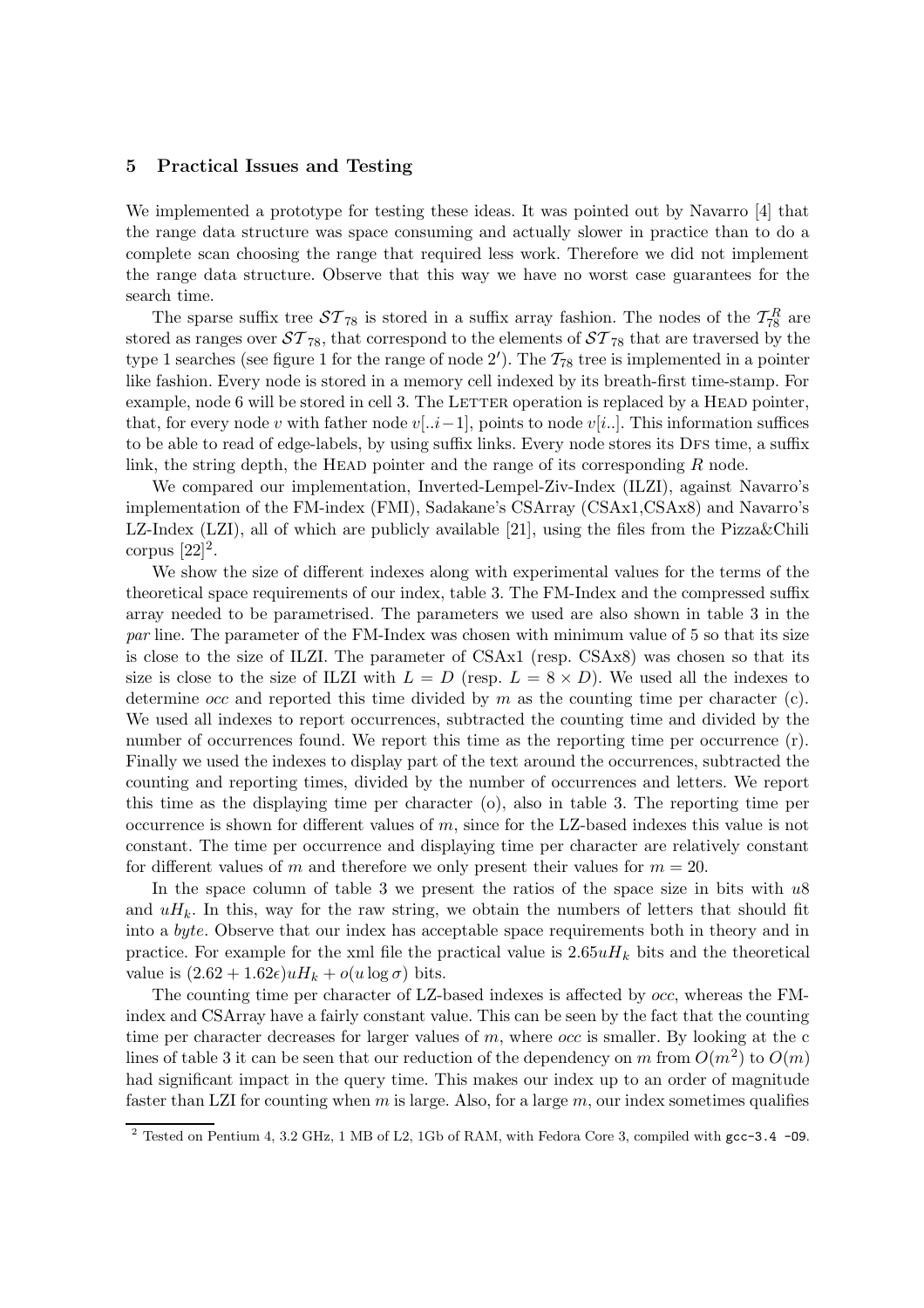| File            | Space            |                   |              |              |                          | Time                   |                              |                |                             |                                         |                                                                    |  |                           |
|-----------------|------------------|-------------------|--------------|--------------|--------------------------|------------------------|------------------------------|----------------|-----------------------------|-----------------------------------------|--------------------------------------------------------------------|--|---------------------------|
| english         |                  | Raw               | ILZI         | LZI          |                          | FMI CSAx1 CSAx8        |                              | m              | ILZI                        | LZI                                     | FMI                                                                |  | CSAx1 CSAx8               |
|                 | $i/2^{23}$       | 50.0              | 54.3         | 81.1         | 66.8                     | 55.6                   | $56.3$ c 5                   |                | $1.77e-3$                   |                                         | 6.78e-4 1.30e-6 3.41e-6 3.85e-6                                    |  |                           |
|                 | i/u8             | 1.00              | 1.09         | 1.62         | $1.34\,$                 | 1.11                   | $1.13$   c 10                |                | $4.33\mathrm{e}{\text{-}5}$ |                                         | 4.08e-5 1.36e-6 3.30e-6 3.80e-6                                    |  |                           |
|                 | $i/uH_k$         | 2.76              | 2.99         | 4.47         | $3.69\,$                 | 3.07                   | 3.11                         | $\rm c$ 20     | $3.35e-6$                   |                                         | 3.01e-5 1.19e-6 2.92e-6 3.48e-6                                    |  |                           |
|                 | par              |                   |              |              | 5                        | 17                     | 7                            | $\rm c$ 40     | $1.98e-6$                   |                                         | $3.17e-5$ 1.06e-6 2.43e-6 3.18e-6                                  |  |                           |
|                 | d/n              | $\overline{d}'/n$ | f/n          | DFS'         | $\mathcal{L}% _{G}$      | total                  |                              | r20            |                             | 3.32e-7 1.48e-7 3.21e-5 7.28e-6 3.23e-6 |                                                                    |  |                           |
|                 | 0.64             | 1.33              | 0.94         | 0.08         | 0.04                     | $2.99 + 1.96 \epsilon$ |                              | $\circ$ 20     | $3.09e-7$                   |                                         | 2.85e-7 2.04e-7 1.28e-6 9.16e-7                                    |  |                           |
| xml             |                  | Raw               | ILZI         | LZI          |                          | FMI CSAx1 CSAx8        |                              | m              | <b>ILZI</b>                 | LZI                                     | <b>FMI</b>                                                         |  | CSAx1 CSAx8               |
|                 | $i/2^{23}$       | 50.0              | 26.1         | 44.5         | 64.9                     | 26.2                   | 25.8                         | c <sub>5</sub> | $4.37e-4$                   |                                         | 5.11e-4 1.23e-6 1.90e-5 5.02e-6                                    |  |                           |
|                 | i/u8             | 1.00              | 0.52         | 0.89         | 1.30                     | 0.52                   | $0.52$   c 10                |                | 1.45e-4                     |                                         | 1.69e-4 1.30e-6 1.41e-5 4.93e-6                                    |  |                           |
|                 | $i/uH_k$         | 5.08              | 2.65         | 4.52         | 6.60                     | 2.67                   | $2.62$ c 20                  |                | $3.25e-5$                   |                                         | 4.49e-5 1.31e-6 1.14e-5 4.86e-6                                    |  |                           |
|                 | par              |                   |              |              | 5                        | 44                     | 19                           | c40            | $6.18e-6$                   |                                         | $2.84e-5$ 1.23e-6 8.64e-6 4.68e-6                                  |  |                           |
|                 | d/n              | d'/n              | f/n          | DFS          | $\overline{\mathcal{L}}$ | total                  |                              |                | $r 20 3.40e-7$              |                                         | $4.67e-7$ 3.25e-5 2.00e-5 8.35e-6                                  |  |                           |
|                 | 0.54             | 1.08              | 0.87         | 0.12         | 0.08                     | $2.62 + 1.62 \epsilon$ |                              | $\circ$ 20     | $2.84e-7$                   |                                         | $2.05e-7$ 1.24e-7 2.99e-6 1.97e-6                                  |  |                           |
| $\overline{dn}$ |                  | Raw               | ILZI         | LZI          |                          | FMI CSAx1 CSAx8        |                              | ${\bf m}$      | ILZI                        | LZI                                     | <b>FMI</b>                                                         |  | CSAx1 CSAx8               |
|                 | $i/2^{23}$       | 50.0              | 44.0         | 60.9         | 63.4                     | 45.1                   | 37.0                         | c <sub>5</sub> | 1.93e-2                     |                                         | 7.44e-3 1.17e-6 2.85e-6 4.72e-6                                    |  |                           |
|                 | i/u8             | 1.00              | 0.88         | 1.22         | 1.27                     | 0.90                   | $0.74$ c 10                  |                | $4.44e-4$                   |                                         | 1.76e-4 1.42e-6 3.57e-6 5.32e-6                                    |  |                           |
|                 | $i/uH_k$         | $3.63\,$          | 3.19         | 4.42         | 4.60                     | 3.27                   | $2.69\,$                     | c20            | $3.51e-6$                   |                                         | 1.09e-5 1.26e-6 3.46e-6 5.16e-6                                    |  |                           |
|                 | par              |                   |              |              | 5                        | 26                     | 11                           | $\rm c$ 40     | $1.66e-6$                   |                                         | 1.14e-5 1.10e-6 2.94e-6 4.92e-6                                    |  |                           |
|                 | d/n              | d'/n              | f/n          | DFS'         | $\mathcal{L}% _{G}$      | total                  |                              | r 20           | $\rm3.61e\hbox{-}7$         | $3.98e-7$                               | $3.76e-5$ 1.37e-5 1.05e-5                                          |  |                           |
|                 | 0.92             | 1.20              | 0.97         | 0.08         | 0.04                     | $3.20 + 2.12 \epsilon$ |                              | $\circ$ 20     |                             | $2.93e-7$ 2.62e-7                       |                                                                    |  | 7.78e-7 2.44e-6 2.66e-6   |
| proteins        | $i/2^{23}$       | Raw ILZI          |              | LZI          | FMI                      | CSAx1 CSAx8            |                              | ${\bf m}$      | ILZI                        | LZI                                     | <b>FMI</b>                                                         |  | CSAx1 CSAx8               |
|                 |                  | 63.7              | 102.8 152.9  | 2.40         | 100.9                    | 104.8                  | 100.1                        | с5             | 4.71e-4                     |                                         | 1.88e-4 1.27e-6 3.12e-6 3.43e-6                                    |  |                           |
|                 | i/u8<br>$i/uH_k$ | 1.00<br>1.88      | 1.61<br>3.04 | 4.52         | 1.58<br>$2.98\,$         | 1.64<br>3.10           | $1.57$ c 10<br>$2.96$ c $20$ |                | 3.77e-6<br>$2.43e-6$        |                                         | 1.92e-5 1.15e-6 2.98e-6 3.37e-6<br>2.16e-5 1.03e-6 2.51e-6 3.10e-6 |  |                           |
|                 | par              |                   |              |              | 10                       | 13                     | 6                            | $\rm c$ 40     | $1.80e-6$                   |                                         | 2.30e-5 $9.53e-7$ 1.88e-6 2.80e-6                                  |  |                           |
|                 | d/n              | d'/n              | f/n          | DFS          | $\mathcal{L}% _{G}$      | total                  |                              |                | r 20 4.15e-7                | $6.00e-7$                               | $1.69e-5$ 8.20e-6 6.47e-6                                          |  |                           |
|                 | 0.85             | 1.22              | 0.98         | 0.04         | 0.04                     | $3.11 + 2.07 \epsilon$ |                              |                | o 20 3.12e-7                | 4.27e-7                                 |                                                                    |  | $5.86e-7$ 1.11e-6 1.16e-6 |
| pitches         |                  |                   | ILZI         | LZI          |                          | FMI CSAx1 CSAx8        |                              |                | ILZI                        | LZI                                     | <b>FMI</b>                                                         |  | CSAx1 CSAx8               |
|                 | $i/2^{23}$       | Raw<br>53.2       |              | 84.7 124.8   | 86.8                     | 85.6                   | $86.1$ c 5                   | ${\bf m}$      | $2.58e-4$                   |                                         | 1.19e-4 1.47e-6 2.87e-6 3.06e-6                                    |  |                           |
|                 | i/u8             | 1.00              | 1.59         | 2.34         | 1.63                     | 1.61                   | $1.62$ c 10                  |                | 2.78e-5                     |                                         | 3.78e-5 1.34e-6 2.68e-6 2.94e-6                                    |  |                           |
|                 | $i/uH_k$         | 1.99              | 3.16         | 4.66         | 3.24                     | 3.19                   | 3.21                         | $\rm c\ 20$    | $1.15e-5$                   |                                         | 3.34e-5 1.18e-6 2.21e-6 2.60e-6                                    |  |                           |
|                 | par              |                   |              |              | $\boldsymbol{9}$         | 12                     | 5                            | c 40           | $6.78e-6$                   |                                         | $3.23e-5$ 1.05e-6 1.60e-6 2.21e-6                                  |  |                           |
|                 | d/n              | $\overline{d'}/n$ | f/n          | DFS'         | $\overline{\mathcal{L}}$ | total                  |                              |                | r 20 3.39e-7                |                                         | $4.85e-7$ 1.66e-5 5.60e-6 2.22e-6                                  |  |                           |
|                 | 0.76             | 1.25              | 0.94         | 0.08         | 0.08                     | $3.08 + 2.01 \epsilon$ |                              | $\circ$ 20     |                             | $2.66e-7$ 1.45e-7                       | 6.33e-7 $5.30e-7$ $4.06e-7$                                        |  |                           |
| sources         |                  | Raw               | ILZI         | LZI          |                          | FMI CSAx1 CSAx8        |                              | ${\bf m}$      | ILZI                        | LZI                                     | <b>FMI</b>                                                         |  | CSAx1 CSAx8               |
|                 | $i/2^{23}$       | 50.0              | 53.5         | 80.9         | 68.1                     | 53.3                   | $54.6$   c 5                 |                | 8.91e-4                     |                                         | 3.66e-4 1.40e-6 3.16e-6 3.48e-6                                    |  |                           |
|                 | i/u8             | 1.00              | 1.07         | 1.62         | 1.36                     | $1.07\,$               | $1.09$ c 10                  |                | $1.22e-4$                   |                                         | 6.43e-5 1.42e-6 3.00e-6 3.45e-6                                    |  |                           |
|                 | $i/uH_k$         | 2.80              | 3.00         | 4.53         | $3.81\,$                 | 2.99                   | $3.06$ c $20$                |                | 1.58e-5                     |                                         | 3.19e-5 1.27e-6 $2.68e-6$ 3.21e-6                                  |  |                           |
|                 | par              |                   |              |              | $\bf 5$                  | 17                     | 7                            | $\rm c$ 40     | $3.60\mathrm{e}{-6}$        |                                         | 2.95e-5 1.13e-6 2.30e-6 2.89e-6                                    |  |                           |
|                 | d/n              | d'/n              | f/n          | $_{\rm DFS}$ | $\mathcal{L}% _{G}$      | total                  |                              |                | r 20 <b>3.33e-7</b>         |                                         | $4.56e-7$ 3.67e-5 7.17e-6 3.01e-6                                  |  |                           |
|                 | 0.60             | 1.19              | 0.90         | 0.08         | 0.04                     | $2.78 + 1.79 \epsilon$ |                              | $\circ$ 20     | 2.83e-7                     |                                         | $2.70e-7$ 2.36e-7 1.15e-6 7.92e-7                                  |  |                           |

Table 3. Results for test files. On the left we show the space values and on the right the time values in seconds (s). In the space column we show the space requirements of different indexes, the original string (Raw), the Inverted-LZ-Index (ILZI), Navarro's LZ-index (LZI), Navarro's implementation of the FM-index (FMI) and Sadakane's CSArray (CSAx1,CSAx8). Variable i represents the size of the different indexes in bits. Therefore  $i/2^{23}$  gives the size in Megabytes (MB),  $i/u8$  gives the ratio with the original string,  $i/uH_k$  gives the ratio with a compressed string, where  $H_k$  is estimated as  $(n \log u)/n$ . The par line gives the parameters used for indexes that require it. For the CSArray we give the D value, for CSAx1 we have that  $L = D$  and for CSAx8 that  $L = 8 \times D$ . The bottom part of the space column shows empirical values for the space terms of our index,  $d/n$ ,  $d'/n$ ,  $((\lceil \log t \rceil - \lfloor \log d \rfloor)/\log u)$  in column DFS',  $((\lceil \log t \rceil - \lfloor \log f \rfloor)/\log u)$  in column  $\mathcal{L}$ ,  $(f/n)$  and in total the empirical value of the space expression. In the time column we show the time results for several query types. Lines labelled by c contains the counting cost per character, lines labelled by  $r$  the reporting time per occurrence, lines labelled by  $o$  the displaying time per character. The column labelled by  $m$  indicates the size of the pattern string used in the queries. The best values among different indexes are displayed in bold and the second best are underlined.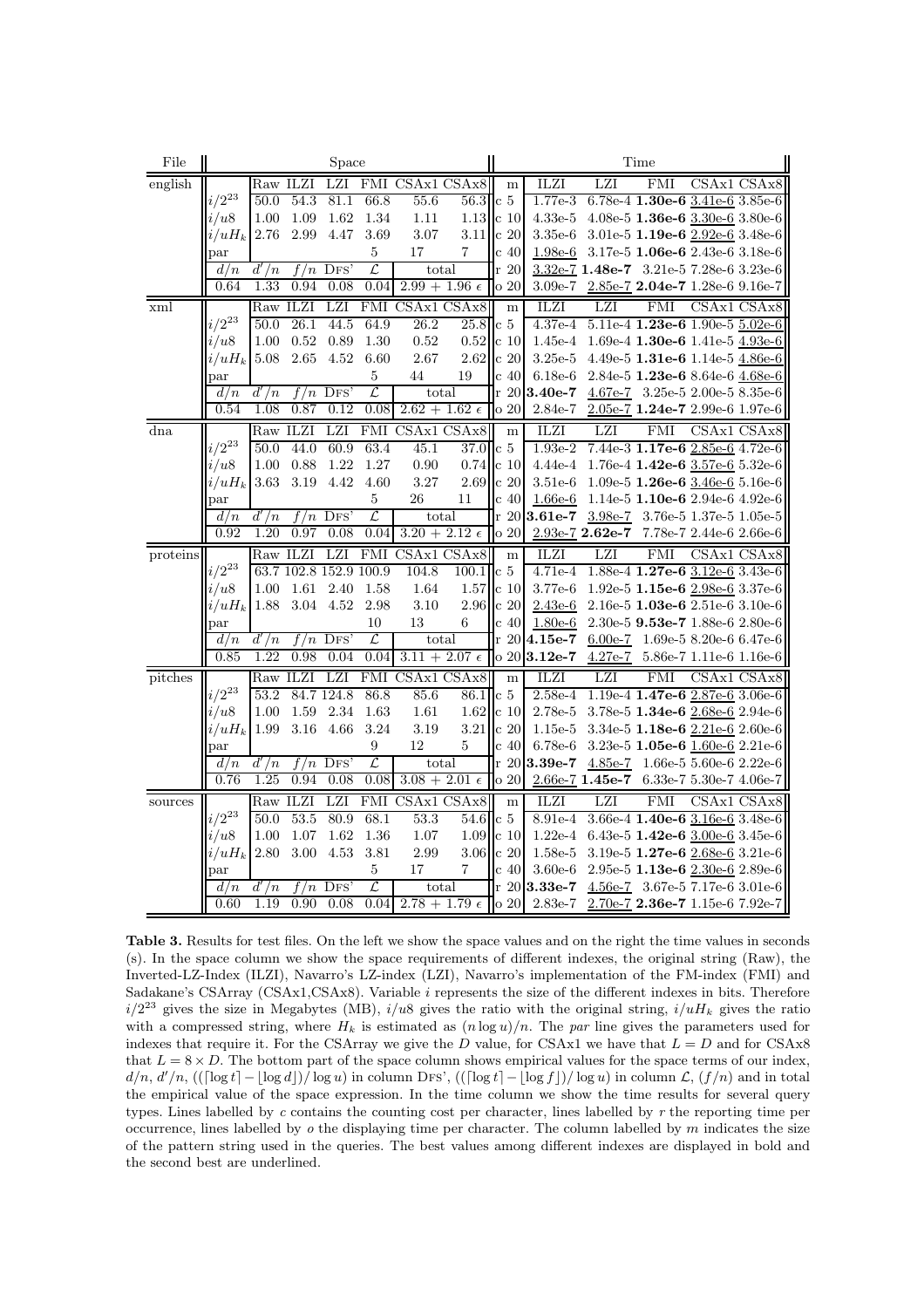second, being faster than the CSArray. For  $m = 40$  it is very close to the best counting time, expect for the xml and the pitches file where it is respectively around 5 times and 6.5 times slower than the FM-Index. Contrarily, for small patterns,  $m = 5$ , it is up to 2.6 times slower than LZI and up to four orders of magnitude slower than the FM-Index and the CSArray.

On the other hand LZ-based indexes are extremely fast at reporting occurrences. In fact they are the only self-indexes using  $O(uH_k)$  bits able to spend  $O(\log n)$  time per occurrence. This is also visible in table 3 as our index and LZI rank first and second and are one to two orders of magnitude faster than the alternatives.

The displaying time per character is not a very decisive factor to tell indexes apart since all of them are very fast. The FM-index performed extremely well on natural language based files. The LZ-based indexes had more stable performance and are among the fastest for all samples.

## 6 Conclusions

This paper presents two fundamental observations on LZ78 based compressed indexes. The first one is that our dictionary  $\mathcal{T}_{78}$  is a suffix tree. This structure was first presented by Kärkkäinen  $[5]$  but this version required T to be present and since it was based in LZ77, it was not necessarily a suffix tree. In the work presented by Navarro [4] the structure is called RevTrie but its suffix tree nature is not explored and, in fact, reading an edge-label requires  $O(m^2)$ . In the work presented by Ferragina and Manzini [3] it appears as an FM-Index of  $T^R$ . They present an argument to prove that its space requirements can be related to the entropy of the text T. However its suffix tree structure is also not explored. The second observation is about the way the same string appears in the LZ78 parsing. A string S may appear in  $O(m)$ different ways as the concatenation of LZ78 blocks. This, in turn, forces algorithms based on the LZ78 parsing to have quadratic behaviour. We solve this problem by discarding the original parsing and using a maximal parsing. In the maximal parsing, a string  $S$  appears in at most one way as the concatenation of blocks. Navarro uses the original LZ78 parsing. Ferragina and Manzini discard the parsing and solve the problem by using an FM-index, i.e. resorting to the Burrows-Wheeler transformation.

Our index is a significant contribution to LZ-based compressed indexes. We improved the counting time performance of LZ-based indexes to linear time. At the same time, the structure we propose is smaller than LZI, for all the files we tested. In theory, with the terms we obtained in table 3, we can choose an  $\epsilon$  to make the index smaller than  $4uH_k + o(u \log \sigma)$ . In practice it can be seen in table 3 that ILZI is always smaller than LZI. However a new version of the LZ-index proposed by Arroyuelo et al. [9] requires only  $(2+\epsilon)uH_k + o(u \log \sigma)$  with worst case guarantees. Without worst case guarantees it requires  $(1 + \epsilon)uH_k + o(u \log \sigma)$  bits and it has  $O(m^2)$  average search time for  $m \geq 2 \log_{\sigma} u$ . It is interesting to notice that Arroyuelo et al. independently explored the suffix tree structure of  $\mathcal{T}_{78}$  to reduce the time to read an edge-label to  $O(m)$ . We cannot achieve the reduced space requirements of Arroyuelo et al. essentially because we are storing more structures. In fact, as a second contribution of this paper, we pointed out a possible representation of suffix trees (lemma 1). This representation is not very competitive when compared to the compressed suffix trees presented by Sadakane [23]. Nevertheless it is adequate for our goals. For suffix trees, in general, it requires more space than the representation of Sadakane. In fact, the problem is the space required to store  $R$  and  $R^{-1}$ ,  $(1 + \epsilon)n \log n$  bits. Arroyuelo et al. [9] showed how to reduce the space requirements of R. However even with such an improvement it is still not comparable to Sadakane's approach